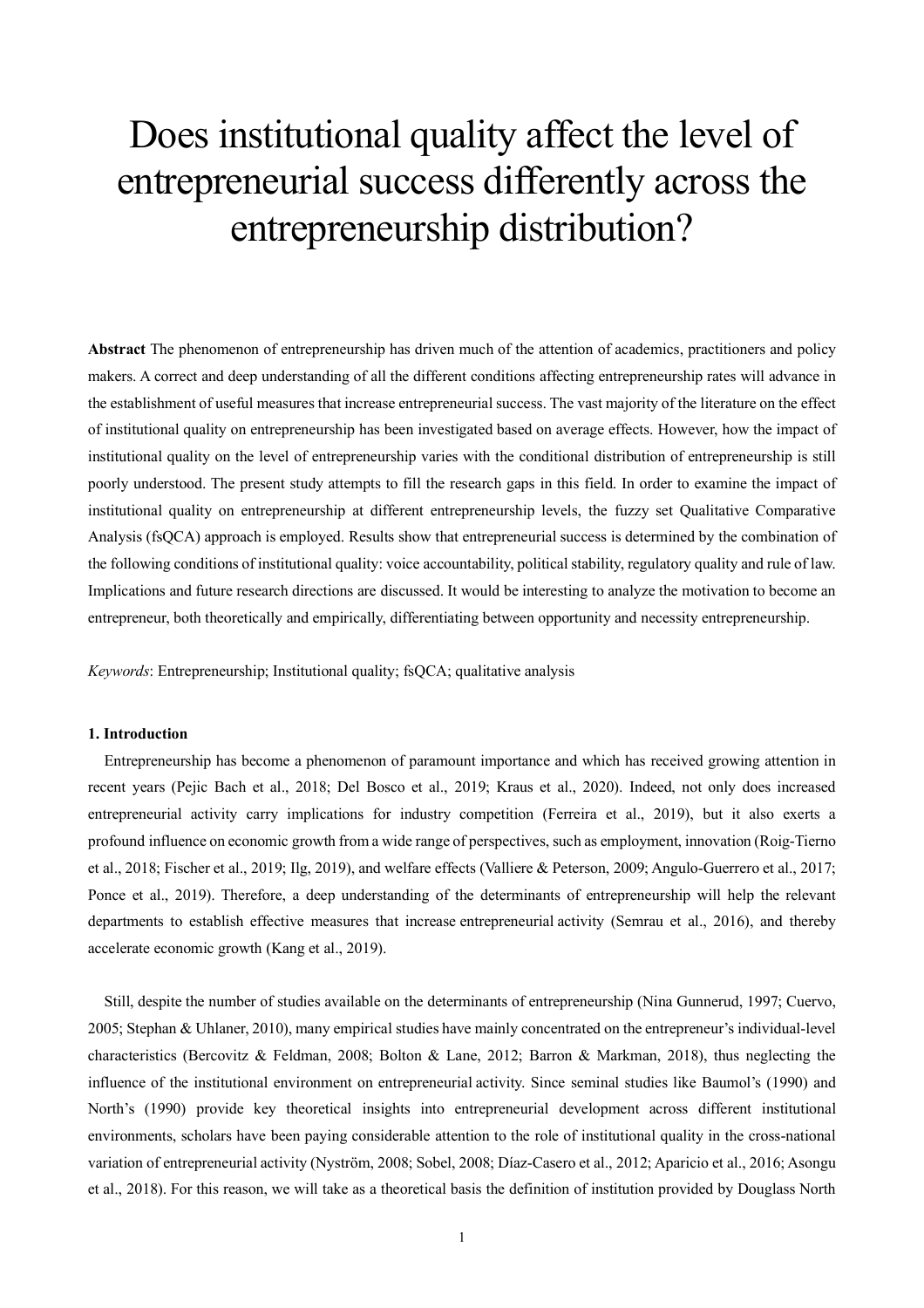(1990). This author claims that institutions are made up of norms and regulations that are expressed in a particular context, both in formal and informal perspectives.

The fostering of entrepreneurial business activities in a particular context have a dependence on the regulations and norms established in that particular region (Parsons, 1990; Bao et al., 2016). This means that institutions determine the levels of entrepreneurial activities in a context. For this reason, Urban et al. (2016) affirm that the laws related to entrepreneurship issues have straight implications on the region's entrepreneurial orientation (Urban, 2016). The economy, and consequently the entrepreneurial process, is an element determined by culture. In other words, every economic process is the consequence of a culture and socialization procedure (Bourdieu, 2011). On the other hand, the entrepreneurial process can be created by need or opportunity. In this sense, the reasons that drive entrepreneurs to constitute a new business idea could vary. As a consequence, the institutional theory that supports the economic activity will be different taking into account that the context in which the entrepreneurial business is created varies (Busenitz et al., 2000).

However, an important deficiency of the existing studies so far has been the assumption that the effect of entrepreneurship on institutional quality is homogenous across different countries (Litschka & Pellegrini, 2019). In this sense, almost all, if not all earlier studies estimate the average effect of institutional quality on the basis of entrepreneurial activity. However, we should pay attention to the fact that their findings may not be applicable to some countries whose entrepreneurship levels are at the tail of the distribution, since countries showing low and high levels of entrepreneurship are likely to respond differently to factors that spur entrepreneurship activity (Arzubiaga et al., 2018). Furthermore, a recent study by Nikolaev and Wood (2018) gives evidence of contagion effects within entrepreneurship, i.e., it is possible that entrepreneurship operates on a feedback basis. Additionally, economic theory would also suggest that institutional quality effects are likely to vary across countries (Welter & Smallbone, 2011). In particular, one could theorize that, in terms of contributing to entrepreneurship rates, a more solid institutional quality in countries with high entrepreneurship levels might bring marginal returns different from the ones of those with low entrepreneurship levels. One question, therefore, naturally arises: does institutional quality affect entrepreneurship differently across the entrepreneurship distribution?

This study aims to provide a response to the consequences on entrepreneurship derived from institutional quality. Our study contributes to the literature, first, by the effect of institutional quality on entrepreneurship on the distribution of the response variable (i.e., entrepreneurship); second, by analyzing the effect of the institutional quality index, which was constructed from the fsQCA based on the influences of the specific areas of institutional quality (control of corruption; the rule of law; voice and accountability; regulatory quality; political stability; and government effectiveness), on entrepreneurship. Thus, our study not only supplements the extant literature on entrepreneurship, but also aims to provide evidence of stylized results exceeding the average.

The rest of this article is structured as follows. The next section gives a brief historical review of the institutional quality–entrepreneurship nexus. Section 3 describes the model, data and methodological approach, followed by the presentation of results in Section 4. Lastly, Section 5 concludes by offering some policy recommendations and indicating potential avenues for future research.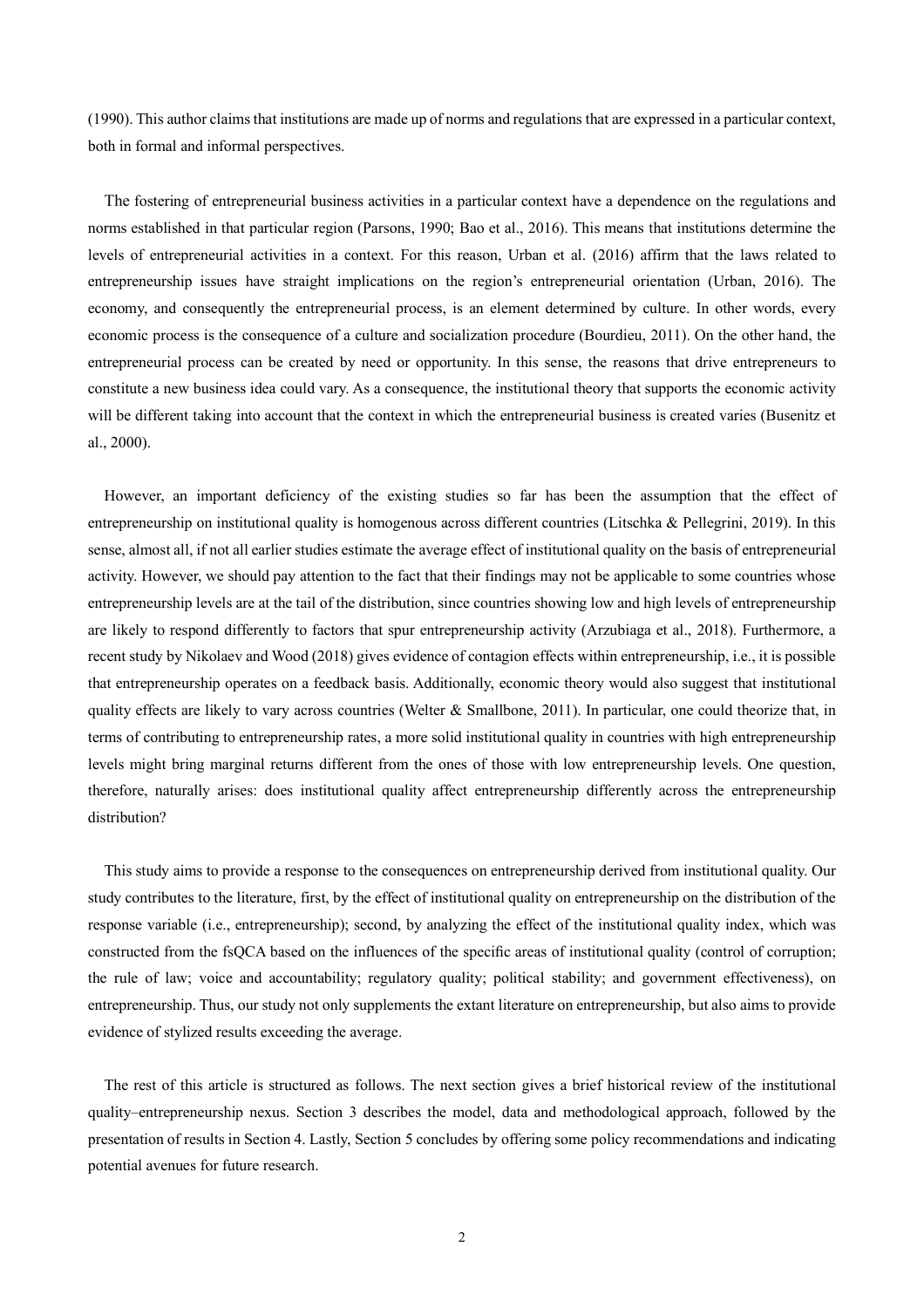#### **2. Institutional quality and entrepreneurship**

Institutions represent laws (formal and informal), regulations, and norms (Selznick, 1949; Everett, 1939). These regulations include codes of conduct, behavior and patterns that build the complex construct which determines the human relationships and influence the decision making of companies. According to North (1993), institutions represent the "rules of the game" in an economy, while organizations and entrepreneurs stand for the players. According to Scott (1994), the business and entrepreneurial activities are defined by the institutional framework settled in a society. This institutional framework determined the basic principles which include the regulations, norms and restrictions both in formal and informal aspects regarding political, legal and social matters. In the same line, organizations have to adapt to the standards offered by the institutions, in order to obtain approval from society and institutions (DiMaggio and Powell, 1983). Formal laws are defined as those regulations that are expressed explicitly in written terms. Constitutions are the main example of formal laws. On the other hand, the informal institutions represent the non-explicit norms established in a country. In other words, they are constituted by values, patterns of behavior, traditions and beliefs that shape the culture of a particular context (Escandon-Barbosa et al., 2019; North 1990). The most predominant difference between formal and informal institutions appeal to the form they are found in society. Informal institutions can be tacitly found in a context, whereas formal institutions are expressed literally and integrated explicitly. For this reason, the informal institutions could be subject to personal objections and individual perceptions could arise. As a consequence, the patterns of behavior, conduct and decision-making carried out by individuals, and more specifically, by entrepreneurs, are highly influence by the formal and informal institutions of the particular context to which they belong.

Nevertheless, it is not necessary that formal institutions be in the same line as informal ones. The academics have divided the institutions into three different perspectives, depending on particular characteristics. These three dimensions are: coercitive, regulatory and cultural-cognitive (Urban, 2016; Busenitz et al., 2000; Scott, 2005; North, 1990). It should be highlighted that these three perspectives work simultaneously for a particular context. However, their relevance could vary among institutions. This means that for a specific culture, maybe the coercive institutions are more valid than the cognitive ones, or vice versa. In the same line, according to Scott (2005), the diverse institutional perspectives (regulatory, normative and cultural-cognitive) may not be identical in the same culture. Besides, the influence of some of them could reduce the impact of others.

According to North (1990) and Welter (2005), the main actor of change in society is the entrepreneur. An entrepreneur is the individual in society who identifies a new opportunity in the market and finds the way to satisfy this existing need. In this sense, the opportunity that the entrepreneur foresees appeals as a source of change. For this reason, the institutional approach defined by North (1990) takes into account the definition of entrepreneurship that is generated by opportunity, rather than necessity. The institutions are therefore responsible to adapt their regulations, values, norms and beliefs to these changes generated by the entrepreneurs. External changes in the environment are combined with internal changes carried out inside companies and entrepreneurs, and institutions should adapt their matrices to these new context (Urbano and Alvarez, 2014; Urbano et al., 2019). In cases in which entrepreneurship is generated by opportunity (rather than by necessity), the influence that informal institutions have on the entrepreneur are higher than the influence exerted by formal elements. This is because the social elements ultimately influence the decision of starting a new venture and bringing into being the generation of a new business idea (Escandon-Barbosa et al., 2019). Simultaneously, culture represents a determinant element in developing innovation (Schumpeter, 2000; Gómez-Haro et al., 2011).

In the earlier research available on this subject, scholars generally tend to apply a single, cross-section data treatment. For example, by conducting a cross-sectional study of 22 OECD countries, Sobel et al. (2007) find that institutional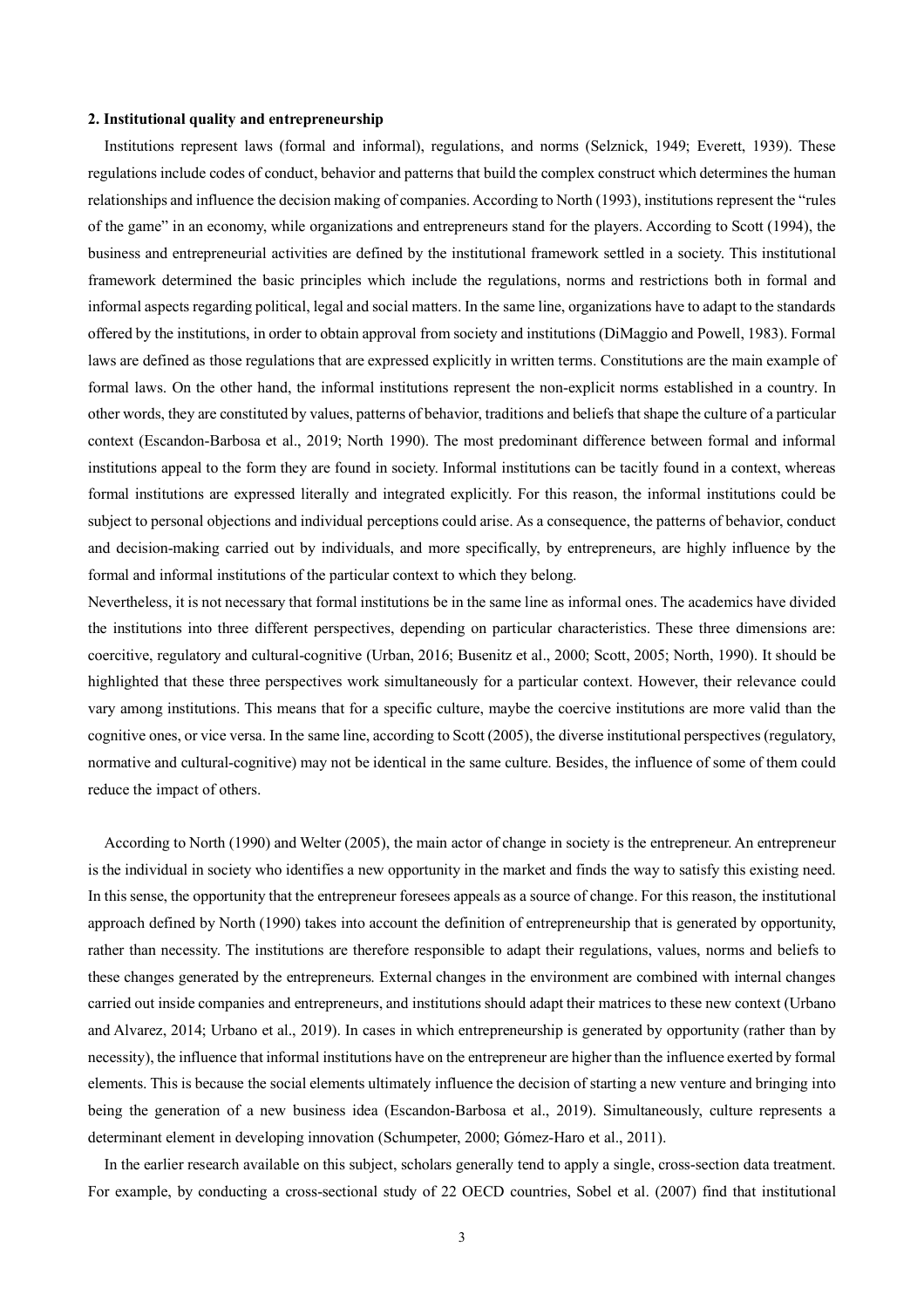quality has a positive and significant impact on the overall entrepreneurial activity (Perees et al., 2018). Moreover, they also investigate which specific areas of economic freedom have the largest impact on entrepreneurship. Their results show that regulation and government size are the main areas of economic freedom influencing entrepreneurial activity. Using cross-section data for 29 countries, Bjørnskov and Foss (2008) also indicate that government size isindeed a strong factor determining entrepreneurial activity. However, Nyström (2008) argues that it is crucial to verify their results in a panel data setting, because the use of one-year-period, cross-sectional data does not reflect the impact of unobserved, countryspecific factors such as social norms and mores. Therefore, Nyström (2008) employs the panel data framework to reexamine this issue, and his results seem consistent with the findings of Bjørnskov and Foss (2008) with respect to the effect of government size on entrepreneurship. However, contrary to Bjørnskov and Foss's conclusions (2008), he finds that a less strict regulation, a better legal structure and property rights security tend to have a positive impact on selfemployment. In addition to the overall entrepreneurial activity, many scholars also explore the linkage between institutional quality and entrepreneurship motivation, relying on a classification for types of entrepreneurship which differentiates between necessity and opportunity entrepreneurship on the basis of the GEM framework (Barnett et al., 2019; Shan et al., 2018). Fuentelsaz et al. (2015) explore the effect of the formal institutions on different types of entrepreneurship in a sample of 63 countries for the period of 2005–2012 and find that economic freedom is negatively linked with necessity entrepreneurship, but positively associated with opportunity entrepreneurship. Recent work by Angulo-Guerrero et al. (2017) similarly finds that economic freedom increases opportunity entrepreneurship and decreases necessity entrepreneurship. Moreover, they also investigate further the effect of different areas of economic freedom, compiled by the Fraser Institute, on both types of entrepreneurship motivation.

In short, the above-mentioned studies regard the Fraser Institute's cross-country economic freedom index as a proxy for institutional quality. In this background, economic freedom, understood as the existence of market-economic-oriented institutions, may be considered as an important aspect of entrepreneurship. Since institutions have various dimensions, and there is no universally accepted set of measures for indicators of institutional quality, some studies prefer to use the six governance dimensions of the Worldwide Governance Indicators (WGI) to proxy institutional quality. For instance, Fereidouni and Masron (2012) apply the six dimensions of governance to their study, and their results show that corruption, the rule of law, and political stability (Gonzalez-Garcia et al., 2019) are positively associated with entrepreneurial activities. Herrera-Echeverri et al. (2014), for their part, create a composite index measuring the quality of institutions, representative of the six governance dimensions of WGI in one year, demonstrating that institutional quality has a highly positive impact on entrepreneurship.

In summary, previous studies have successfully linked various indicators of national institutions to different measurement systems for entrepreneurial activity. However, a common empirical approach applied to examine the relationship between institutional quality and entrepreneurship is quantitative regression (Gao et al., 2018). Although the quantitative approach is important, scholars and policymakers are sometimes more concerned with the effects of some explanatory variables on different parts of the distribution of the dependent variable rather than on the mean. Environmentalists are generally concerned about the effect of some determinants of  $CO<sub>2</sub>$  emissions at different emissions levels (Wu et al., 2015). Similarly, we want to know whether a given institutional quality attribute has a different impact across the distribution of entrepreneurship. Hence, we adopt a fuzzy set Qualitative Comparative Analysis (fsQCA) approach to explore how the effect of institutional quality on the level of entrepreneurship varies in accordance with the conditional distribution of entrepreneurship.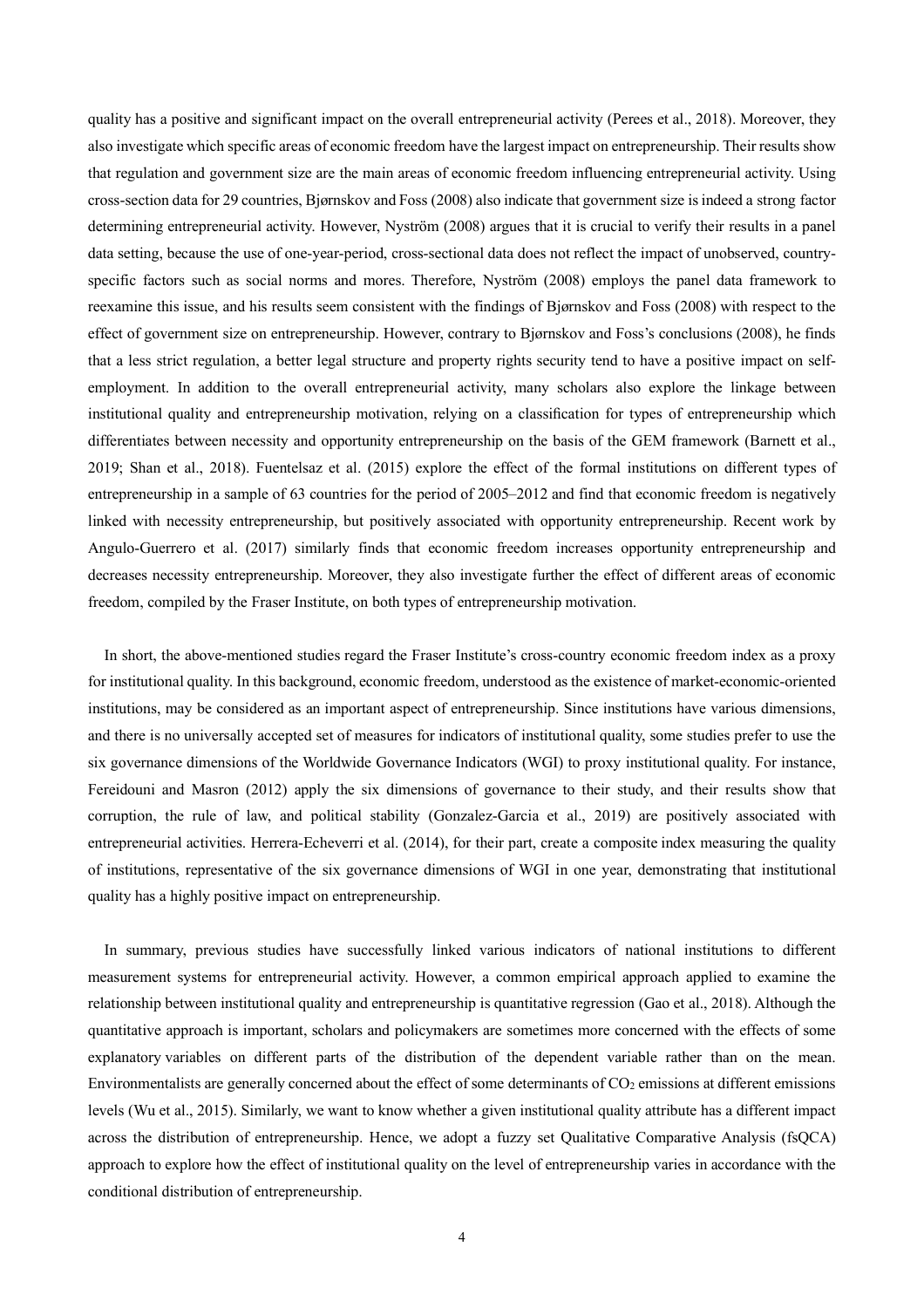#### **2.1 Propositions**

According Kaufmann et al. (2009), The World Bank Project identified six different factors that influence new business generation from the point of view of institutional quality: 1) control of corruption, 2) rule of law, 3) voice and accountability, 4) regulatory quality, 5) political stability, 6) government effectiveness (Friedman, 2011).

#### **Voice and accountability**

Voice and accountability express to what extent the agents of a country or region can take part in deciding the new government. This institutional quality dimension also refers to the ability of citizens to express and associate freely (Friedman, 2011). Thus, the corresponding proposition is as follows:

**Proposition 1: The voice and accountability (VA) of a country has an influence on the level of entrepreneurship.**

#### **Political stability**

Political stability refers to the probability that the political situation of a particular context will be threatened by violent episodes, or simply destabilized (Friedman, 2011). Therefore, the following proposition could be derived: **Proposition 2: The political stability (PS) affects the entrepreneurship level in a country.**

## **Government effectiveness**

Government effectiveness refers to the level of quality perceived by the society of public services, elaboration and execution of policies and the reliability of the implementation of those practices (Friedman, 2011). The corresponding proposition is as follows:

**Proposition 3: Government effectiveness (GE) affects the level of entrepreneurship in a country.**

## **Regulatory quality**

Regulatory quality expresses the capacity of the government to elaborate and execute different practices, regulations and policies that encourage entrepreneurial development (Friedman, 2011). Thus, the following proposition is presented. **Proposition 4: Regulatory quality (RQ) influences the level of entrepreneurship in a country.**

#### **Rule of law**

The rule of law refers to the different attitudes that a society adopts in terms of following the rules established by institutions, which include respecting rights and obligations, property rights and penalties against crime (Friedman, 2011). Hence, the following proposition is presented:

# **Proposition 5: The rule of law (RL) established in a country influences the entrepreneurship level of the country.**

#### **Control of corruption**

The control of corruption expresses the extent of perceptions that the state power is conducted with the objective of having individual and private benefits (Friedman, 2011). Therefore, the corresponding proposition is as follows: **Proposition 6: The control of corruption (CC) in a country has an influence on the level of entrepreneurship.**

#### **3. Methods**

3.1 Data and model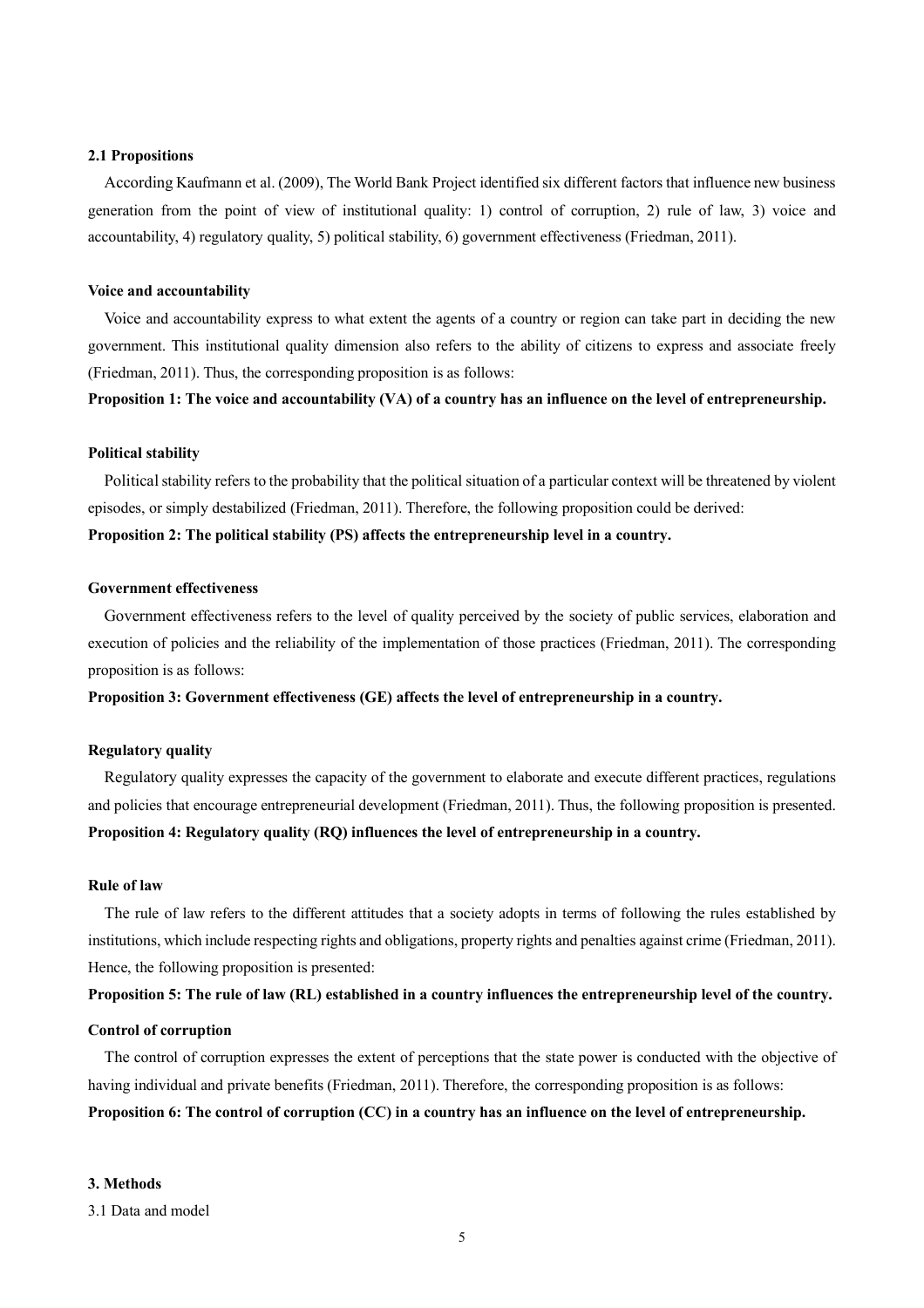We have employed a dataset consisting of 91 countries and regions, which covers the period from 2006 to 2015. Both the countries and the period of interest were selected based on the availability of data. The full list of countries and regions included in this study is reported in Appendix A. The main dependent variable is entrepreneurship, and our main measure of entrepreneurship is new business entry density, which is also denoted as the rate of new company entry (entry density), and based on the number of new companies registered by each 1000 people of working age (using a standard range of 15–64 years of age).

Concerning institutional quality, there is no universally accepted set of measures for indicators of institutional quality. Here, our data was obtained from the World Governance Indicators (WGI). It covers six dimensions of institutional quality: control of corruption (CC); the rule of law (RL); voice and accountability (VA); regulatory quality (RQ); political stability (PS); and government effectiveness (GE). Since there is a high correlation among these indices (Globerman & Shapiro, 2002), it may not be appropriate to utilize them all in fuzzy set Qualitative Comparative Analysis (fsQCA). As a result, in order to measure the quality of institutions, and taking as a departing point the study of Herrera-Echeverri et al. (2014), we have employed fsQCA to build the comprehensive institutional quality index (denoted as institutional quality I), which is constructed with these six dimensions of institutional quality indicators (i.e., CC, VA, RL, PS, RQ, and GE).

## 3.2. Outcome, causal conditions and calibration

The outcome is the level of entrepreneurship. It is defined and measured as new business entry density. This ratio can be considered a proxy of entrepreneurship distribution. According to the existing literature, and in order to define the conditions capable of influencing the final new business entry rates, six antecedent conditions have been considered to stem from institutional quality: voice and accountability; political stability; government effectiveness; regulatory quality; the rule of law; and control of corruption. Table 1 provides a source of description for these conditions.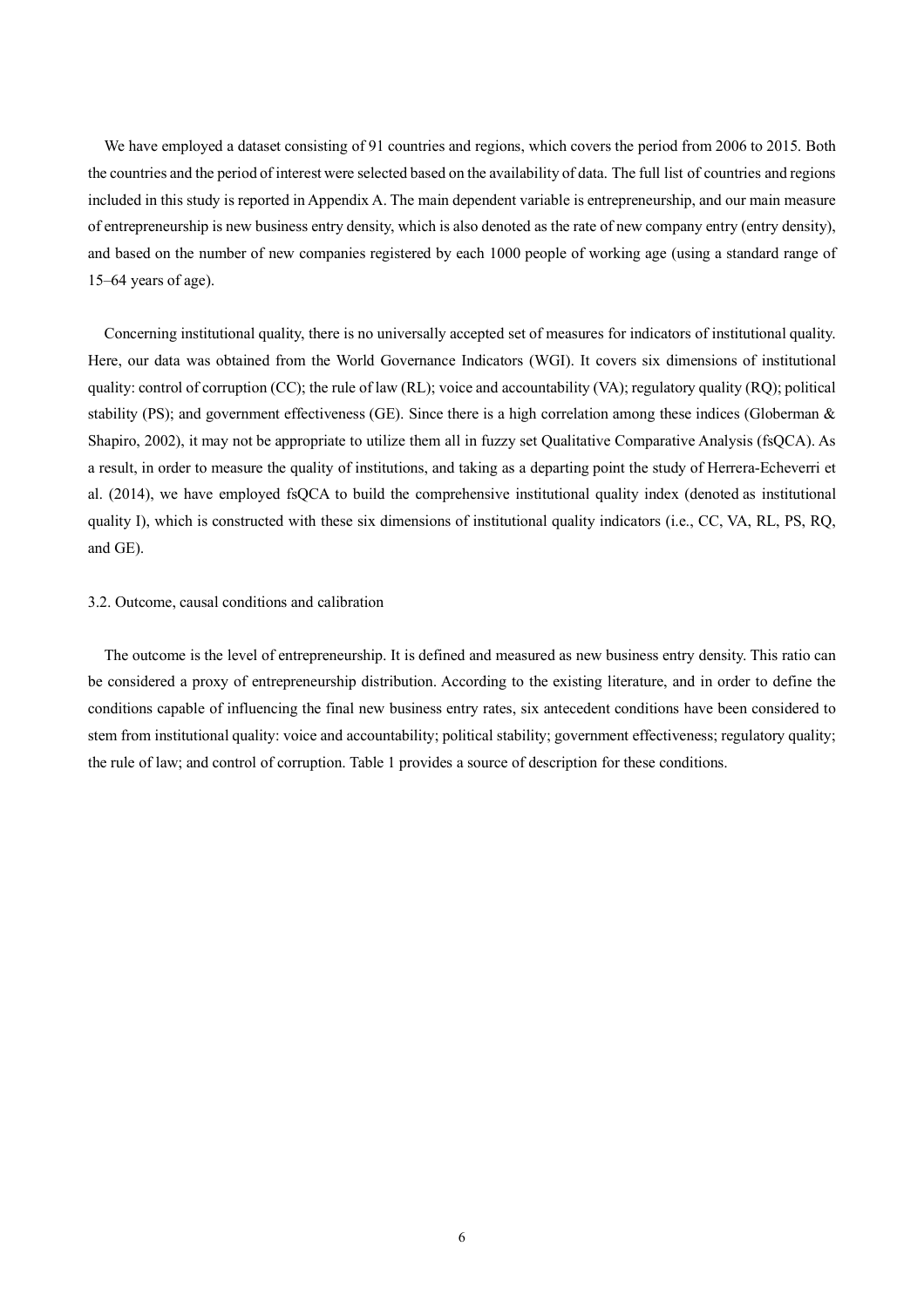| Type      | Name                               | Description                                                                                        | Codification |
|-----------|------------------------------------|----------------------------------------------------------------------------------------------------|--------------|
| Outcome   | Entrepreneurship<br>rate (success) | Amount of newly registered businesses per 1,000 working age<br>people                              | Fuzzy value  |
| Condition | <b>VAE</b>                         | Continuous variable that represents the voice and accountability<br>for a particular context       | Fuzzy value  |
| Condition | <b>PVE</b>                         | Continuous variable that specifies the political<br>stability<br>established in a specific country | Fuzzy value  |
| Condition | <b>GEE</b>                         | Continuous variable that specifies the government effectiveness<br>of a region                     | Fuzzy value  |
| Condition | <b>RQE</b>                         | Continuous variable that represents the regulatory quality for a<br>specific country               | Fuzzy value  |
| Condition | <b>RLE</b>                         | Continuous variable that specifies the rule of law established in<br>a particular context          | Fuzzy value  |
| Condition | <b>CCET</b>                        | Continuous variable that specifies the control of corruption in a<br>specific context              | Fuzzy value  |

Table 1. Outcome and conditions: description and codification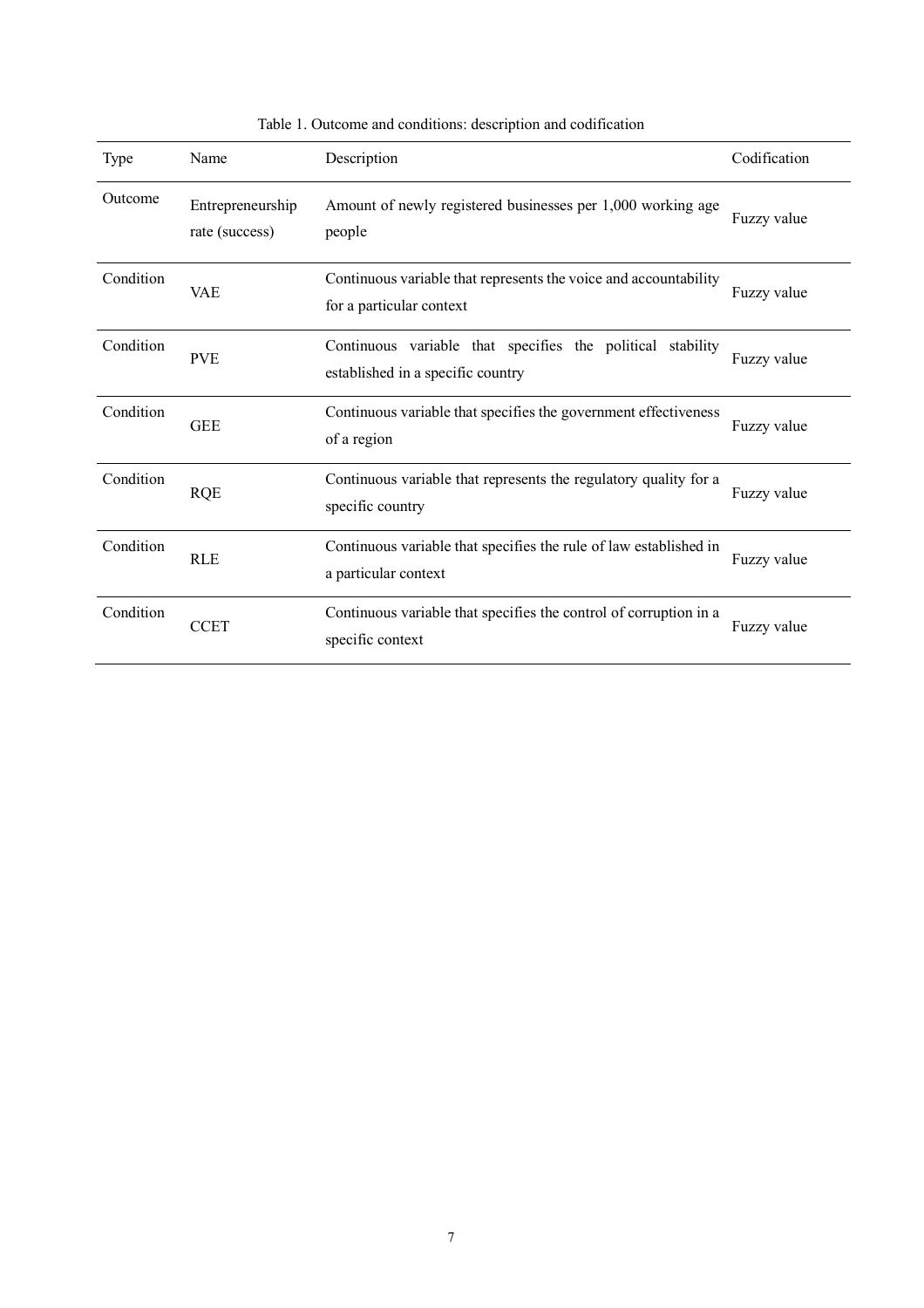The FsQCA methodological approach is considered to be adequate in order to explore how these different conditions combine according to causal relations, the consequence being the outcome (Urueña et al., 2018; Gentina, Huarng & Sakashita, 2018; Huarng & Yu, 2019a). Raw data have been calibrated in fuzzy values according to Ragin's criteria (2008). Scores have been rescaled, ranging from 0.0 to 1.0. In this way, cases for full membership and full non-membership have been identified. The process to transform raw data into fuzzy values is based on a calibration technique, which is carried out as follows: identification of thresholds for full membership ( $\geq$ 0.95); full non-membership ( $\leq$ 0.05); and the crossover anchor (0.5). Table 2 presents the thresholds for the calibration.

|                                      | Thresholds         |                      |                         |
|--------------------------------------|--------------------|----------------------|-------------------------|
|                                      | Full<br>membership | Cross-<br>over point | Full non-<br>membership |
| Entrepreneurship<br>rate (success)   | 9.88               | 2.153                | 0.255                   |
| Voice<br>and<br>accountability (VAE) | 1.397              | 0.432                | $-0.856$                |
| Political<br>stability<br>(PVE)      | 1.118              | 0.178                | $-1.127$                |
| Government<br>effectiveness (GEE)    | 1.737              | 0.265                | $-0.670$                |
| Regulatory quality<br>(RQE)          | 1.658              | 0.391                | $-0.622$                |
| Rule of law (RLE)                    | 1.775              | 0.098                | $-0.808$                |
| Control of corruption<br>(CCET)      | 3.387              | 2.425                | 0.560                   |

Table 2. Calibration for outcome and conditions

Note: As per Crilly et al. (2012) the values of 0.5 are dropped by the fsQCA 3.0 and are therefore replaced by 0.49.

Theoretical support and previous knowledge are crucial to establish the fuzzy values according to the different calibrations (Ragin, 2008). However, percentiles are widely accepted in academia. (García-Castro et al., 2013; Greckhamer et al., 2008; Khedhaouria & Thurik, 2017; Woodside et al., 2016). Taking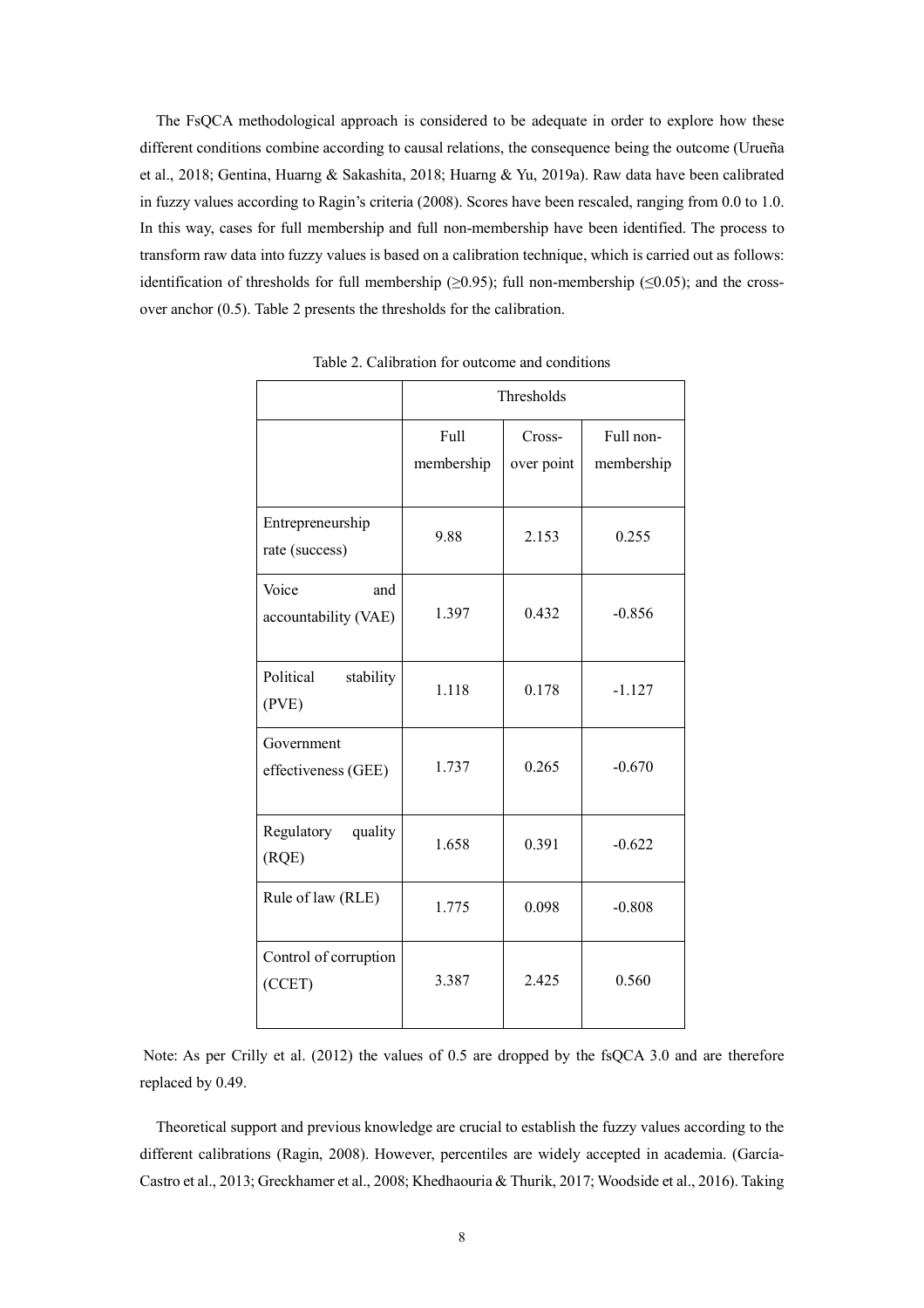the study by Kraus et al. (2016) as a reference, we use breakpoints for full membership (90<sup>th</sup> percentile), the cross-over point (50<sup>th</sup> percentile), and full non-membership (10<sup>th</sup> percentile).

Therefore, the breakpoints for outcome and conditions in this study have been established using the 90th, 50th and 10th percentiles (Kraus et al., 2016). In order to specify the calibration process for the outcome (entrepreneurship rate), the breakpoints for full membership (90th percentile), cross-over point (50th percentile) and full non-membership (10th percentile) have been identified with the values of 9.88, 2.153, and 0.255, respectively. For the rest of the conditions we have also used percentiles, since they are fuzzy values.

All six conditions are indicators for institutional quality. Therefore, all of them are continuous variables which form a fuzzy-set condition depending on their specific characteristics. Voice and accountability (VAE) expresses the freedom of speech, of association and of the press in a particular context (Friedman, 2011); whereas political stability (PVE) represents the likelihood of a government to be destabilized (Seyoum & Ramirez, 2019). The analysis of government effectiveness (GEE) expresses the quality of public and civil services, and the degree of their independence from political pressures. On the other hand, regulatory quality (RQE) reflects the government's ability to formulate and implement sound policies which promote private sector development (Yağcı, 2017). The rule of law (RLE) refers to the quality of contract enforcement, property rights, police, and court action, as well as to the likelihood of crime and violence (Levie & Autio, 2011). Finally, the control of corruption (CCET) reflects the perception of the extent to which public power is exerted for private gain (Friedman, 2011). As mentioned, they all are fuzzy conditions, and the correspondent values assigned for the three taken percentiles have been contemplated in Table 2.

## **4. Results**

The fsQCA research methodology allows the identification of causal configurations which are prior to the success of the entrepreneurship rate, measured in the proportion of new entry businesses. The proposed model is:

MODEL A: Entrepreneurship rate =  $f$  (VAE, PVE, GEE, ROE, RLE, CCET)

Below are presented the results provided by fsQCA analysis, taking into account the contingency conditions that cause entrepreneurship success, which is expected to be the outcome of this study.

#### *4.1. Analysis of necessary conditions*

Once the different conditions and the outcome have been explained in detail, the next step isto proceed with the results obtained from fsQCA analysis (Huarng  $&$  Yu, 2019b). Firstly, the potential occurrence of conditions necessary to the presence of the aforementioned outcome has been examined (see Table 3). Necessary conditions are the ones which must occur in order for the outcome to happen. In this sense, if the necessary condition analyzed is not present, the outcome cannot occur, which implies a failure when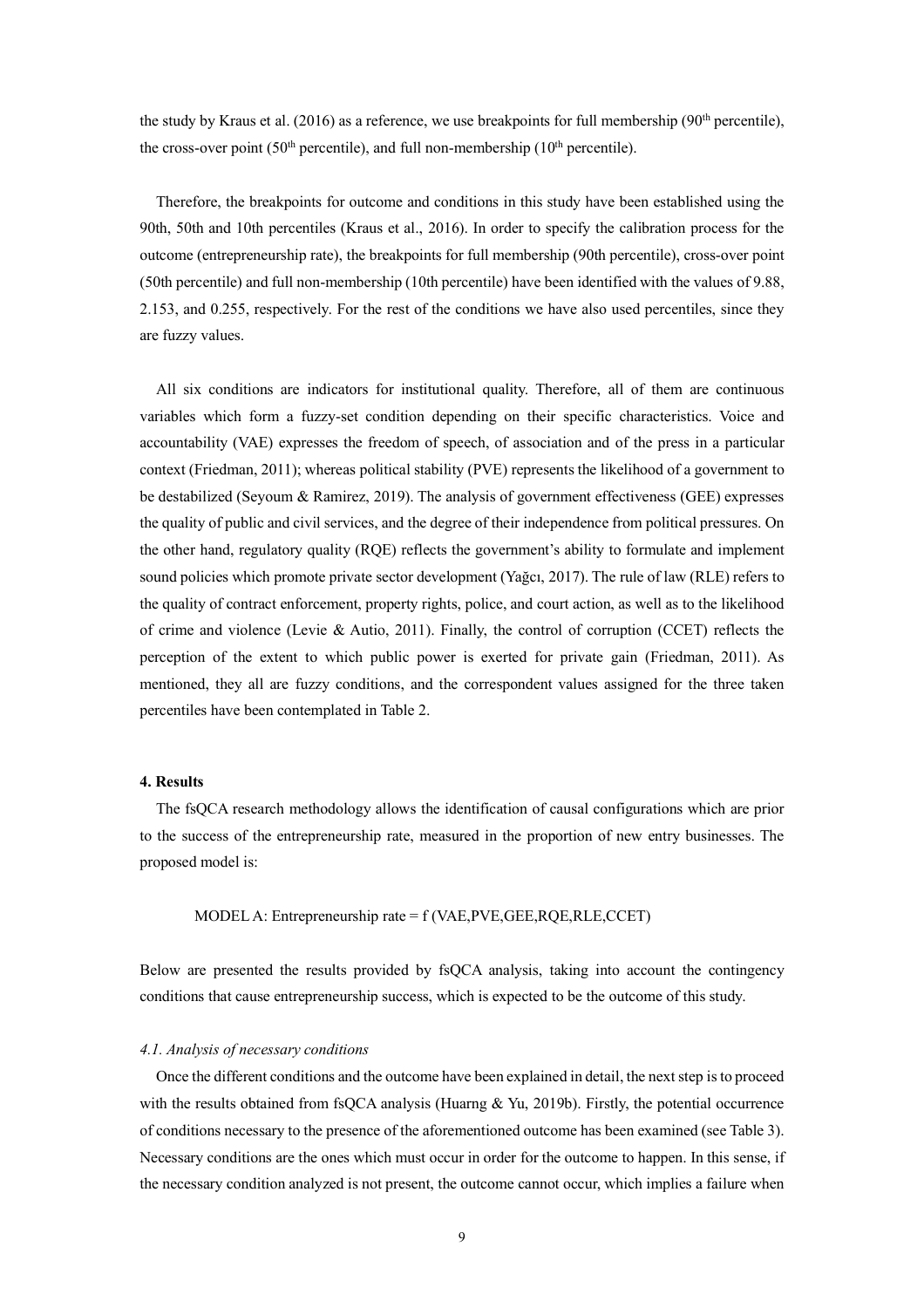the condition is absent (Dul, 2016). All the conditions that are necessary have to be in any configuration that leads to the outcome. Alternatively, if this condition is not present, the successful result will fail. Most importantly, no other condition can replace the absence of a necessary condition. For this reason, it is highly relevant to analyze the necessary conditions. In this way, we consider a condition necessary when the consistency is higher than 0.9 (Schneider & Wagemann, 2012).

As shown in Table 3, no condition exceeds the consistency cut-off of 0.9 for the presence of the outcome, expressed as entrepreneurship rate. For this reason, we may argue that no necessary condition applies to this analysis.

|             |          | Presence |
|-------------|----------|----------|
|             | Cons.Nec | Cov.Nec  |
| <b>VAE</b>  | 0.775    | 0.692    |
| $\sim$ VAE  | 0.446    | 0.405    |
| <b>PVE</b>  | 0.823    | 0.702    |
| $\sim$ PVE  | 0.408    | 0.388    |
| <b>GEE</b>  | 0.804    | 0.724    |
| $\neg$ GEE  | 0.430    | 0.386    |
| <b>RQE</b>  | 0.824    | 0.739    |
| $\neg RQE$  | 0.426    | 0.385    |
| <b>RLE</b>  | 0.804    | 0.726    |
| $\neg$ RLE  | 0.432    | 0.387    |
| <b>CCET</b> | 0.467    | 0.410    |
| $\sim$ CCET | 0.792    | 0.731    |
|             |          |          |

Table 3. Analysis of necessary conditions

# *4.2. Analysis of sufficient conditions*

For this analysis, the consistency cut-off adopted amounts to 0.86. Additionally, we have adopted the criteria specified by Rihoux and Ragin (2009), who claim that the cut-off should exceed 0.75. Similarly, the frequency threshold for success has been established at 1. By adopting this threshold, we have been able to include 76 cases in the analysis of conditions leading to success.

The fsQCA research methodology enables the analysis of causally-interrelated condition syntheses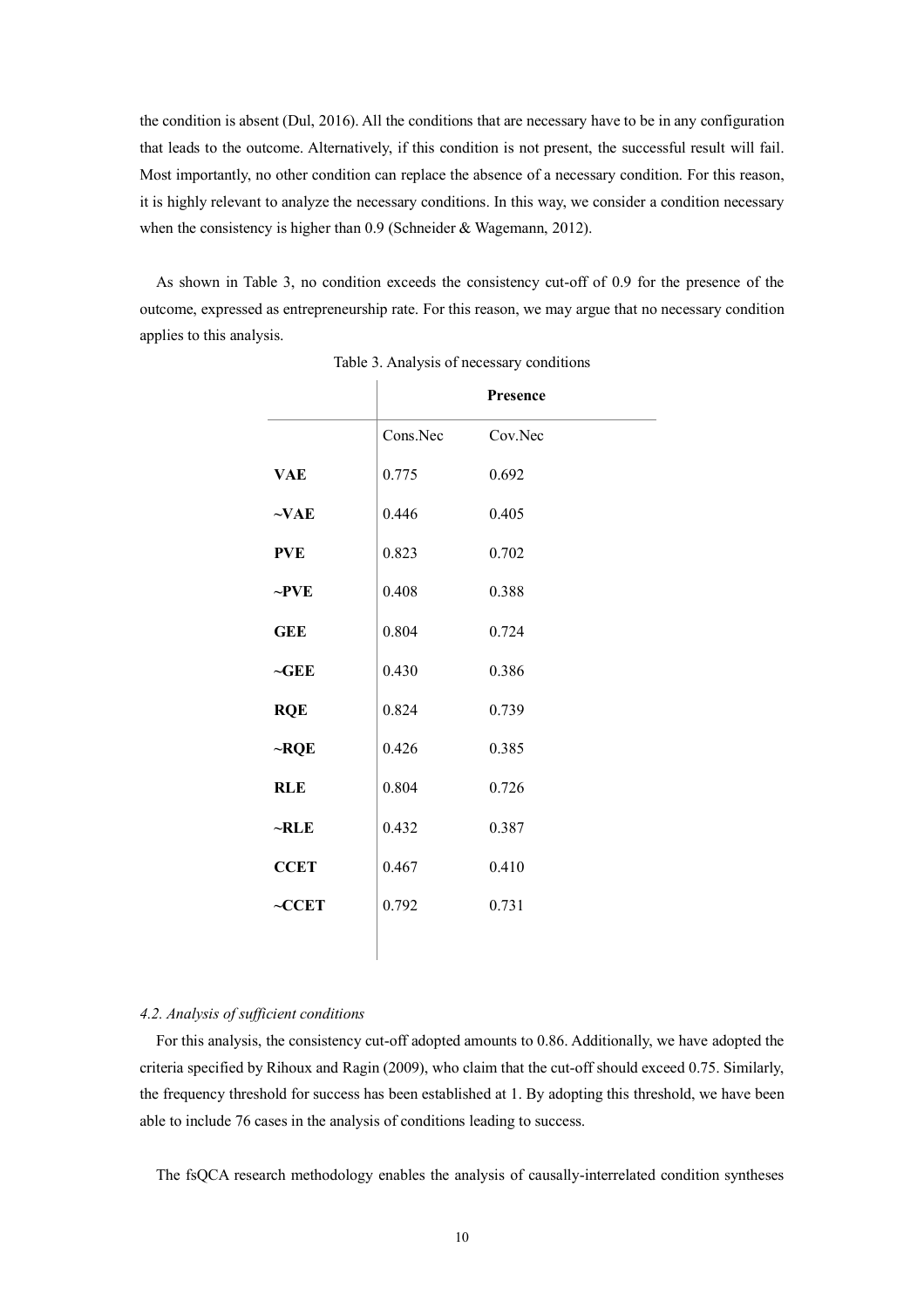potentially leading to success, this being determined as the entrepreneurship rate. By following this approach, three different solutions may be obtained: complex, parsimonious, and intermediate. In this study, all three solutions have provided comparable results. The results are considered comparable because the sample used in this study is based on a relatively large collection of entrepreneurship rates in a wide range of countries (García-Castro et al., 2013). In Table 4, the parsimonious and the intermediate solution derived by the fsQCA approach may be observed. According to Crilly et al. (2012, p. 1349), a 'parsimonious solution is contained within an intermediate solution'. However, an intermediate solution is more conservative (Ragin, 2008) because it 'contains not only core conditions, but also peripheral conditions' (Crilly, 2011, p. 705).

The FsQCA approach is gaining relevance in studies within the social sciences. More concretely, the parsimonious solution is analyzed in pieces of marketing research, such as the studies conducted by Frösén et al. (2016). Alternatively, Pajunen (2008) has opted for this solution in studies on international business, and Skaaning (2011) and Thomann (2015) in broader social science settings. Most recently, Franklin and Marshall (2019), as well as Kraus et al., (2018) have adapted this method in managementoriented research. The results below are presented employing a study conducted by Fiss (2011).

|                      | Successful entrepreneurship |                |         |                |         |         |
|----------------------|-----------------------------|----------------|---------|----------------|---------|---------|
| Configuration<br>No. | $\mathbf{1}$                | $\overline{2}$ | 3       | $\overline{4}$ | 5       | 6       |
| <b>VAE</b>           | $\circ$                     |                |         |                |         |         |
| <b>PVE</b>           |                             |                |         | $\circ$        |         |         |
| <b>GEE</b>           |                             |                |         |                |         | $\circ$ |
| <b>RQE</b>           |                             |                | $\circ$ |                |         |         |
| <b>RLE</b>           |                             | $\circ$        |         |                |         |         |
| <b>CCET</b>          | $\circ$                     | $\circ$        | $\circ$ |                | $\circ$ | $\circ$ |
| Raw coverage         | 0.269                       | 0.236          | 0.247   | 0.251          | 0.276   | 0.229   |
| Unique<br>coverage   | 0.065                       | 0.002          | 0.010   | 0.040          | 0.020   | 0.005   |
| Consistency          | 0.875                       | 0.866          | 0.866   | 0.877          | 0.863   | 0.879   |

Table 4. Analysis of sufficient conditions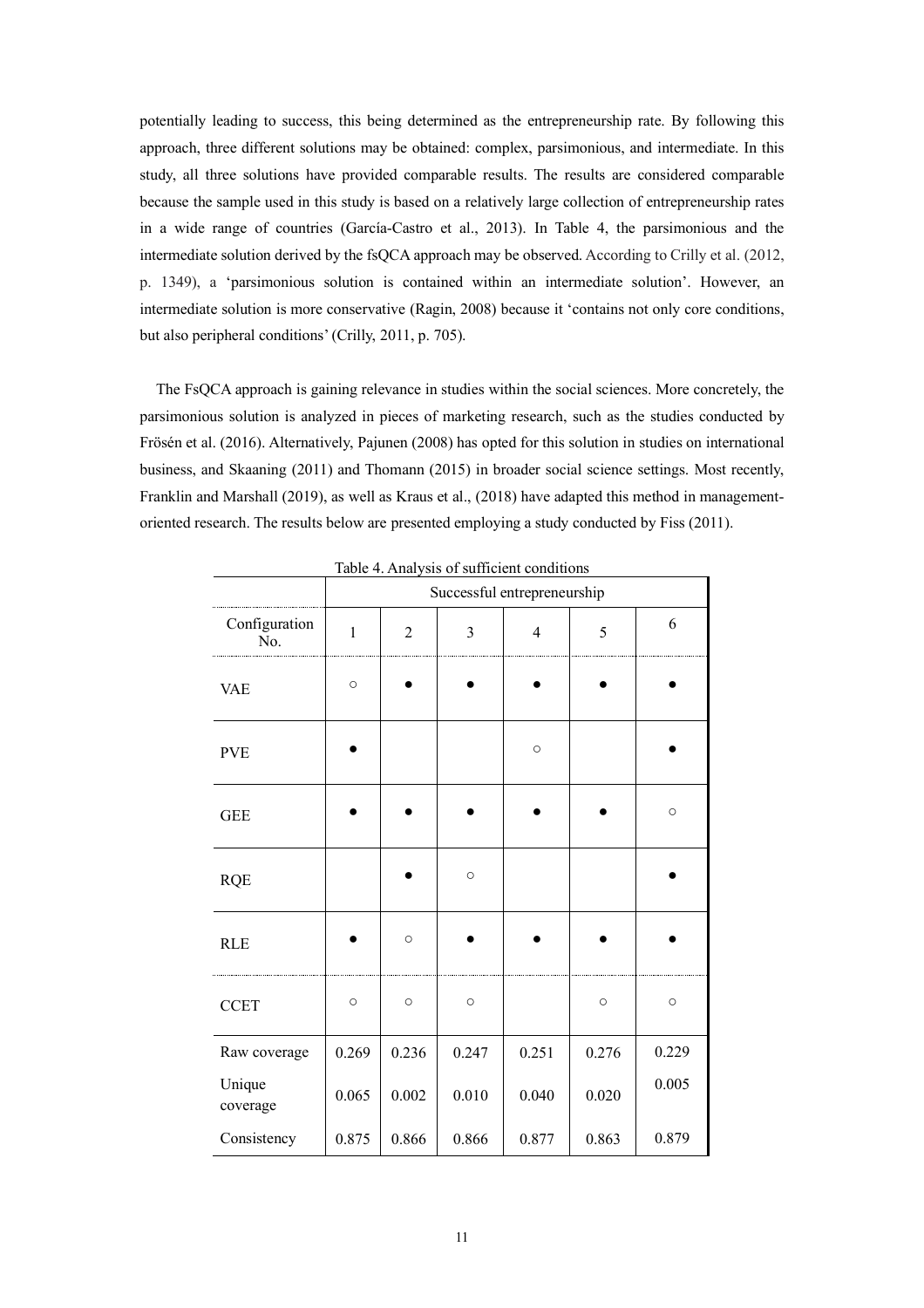| Solution<br>coverage    | 0.422 |
|-------------------------|-------|
| Solution<br>consistency | 0.837 |

*Note:* According to both Ragin's (2008), and Fiss' (2011) studies, the solutions have been grouped in regard with their 'core'structures, where: ● black circles indicate the presence of the condition; ○ white circles indicate the absence of the condition; ●○ large circles indicate a core condition (i.e. it appears in both the parsimonious and the intermediate solution); ●○ small circles indicate that the condition only appears in the intermediate solution; blank spaces indicate that this condition may be present or absent (i.e. it is not relevant).

Taking Schneider et al.'s (2010) study, this model showing the success of the outcome is relevant, since the solution consistency exceeds 0.75 (0.837). In this line, both Ragin (2008) and Woodside (2012) claim that the threshold should be higher than 0.8. On the other hand, solution coverage, which measures the occurrence rates for the six configurations for successful entrepreneurship, is high (0.422).

Looking specifically at each configuration, consistency measures in these cases the extent to which they represent subsets of the outcome. Therefore, it seems sensible to choose those configurations exceeding consistency values of 0.75. Following this criteria, all configurations for successful entrepreneurship demonstrate sufficiency with respect to the entrepreneurship outcome, measured in terms of new entry businesses.

On its part, raw coverage measures the extent to which the configurations account for the outcome. Unique coverage measures the proportion within the final outcome of memberships explained by each individual configuration. The high coverage value indicates a configuration explaining a large proportion of the result for entrepreneurship success. All expressed configurations represent paths to successful entrepreneurship. Because all consistency values are superior to 0.8 (Fiss, 2011; Ragin, 2008), all configurations will be analyzed.

According to Configuration 1, 26.9% of the cases suggest that entrepreneurship is higher when there is political stability, government effectiveness, and rule of law in a specific territory. Simultaneously, higher levels of entrepreneurship are achieved when there is no voice and accountability, and no control of corruption. This conclusion has a consistency level of 0.875. Configuration 2 suggests that 23.6% of the cases determine higher entrepreneurship levels when there is voice and accountability, government effectiveness and regulatory quality for a specific country, and no rule of law or control of corruption. This conclusion has a consistency level of 0.866. Configuration 3 expresses that 24.7% of the cases suggest a higher entrepreneurship when there is voice and accountability, government effectiveness, and rule of law. In this combination, the lack of regulatory quality and control of corruption also determine higher levels of entrepreneurship. This conclusion has a consistency level of 0.866.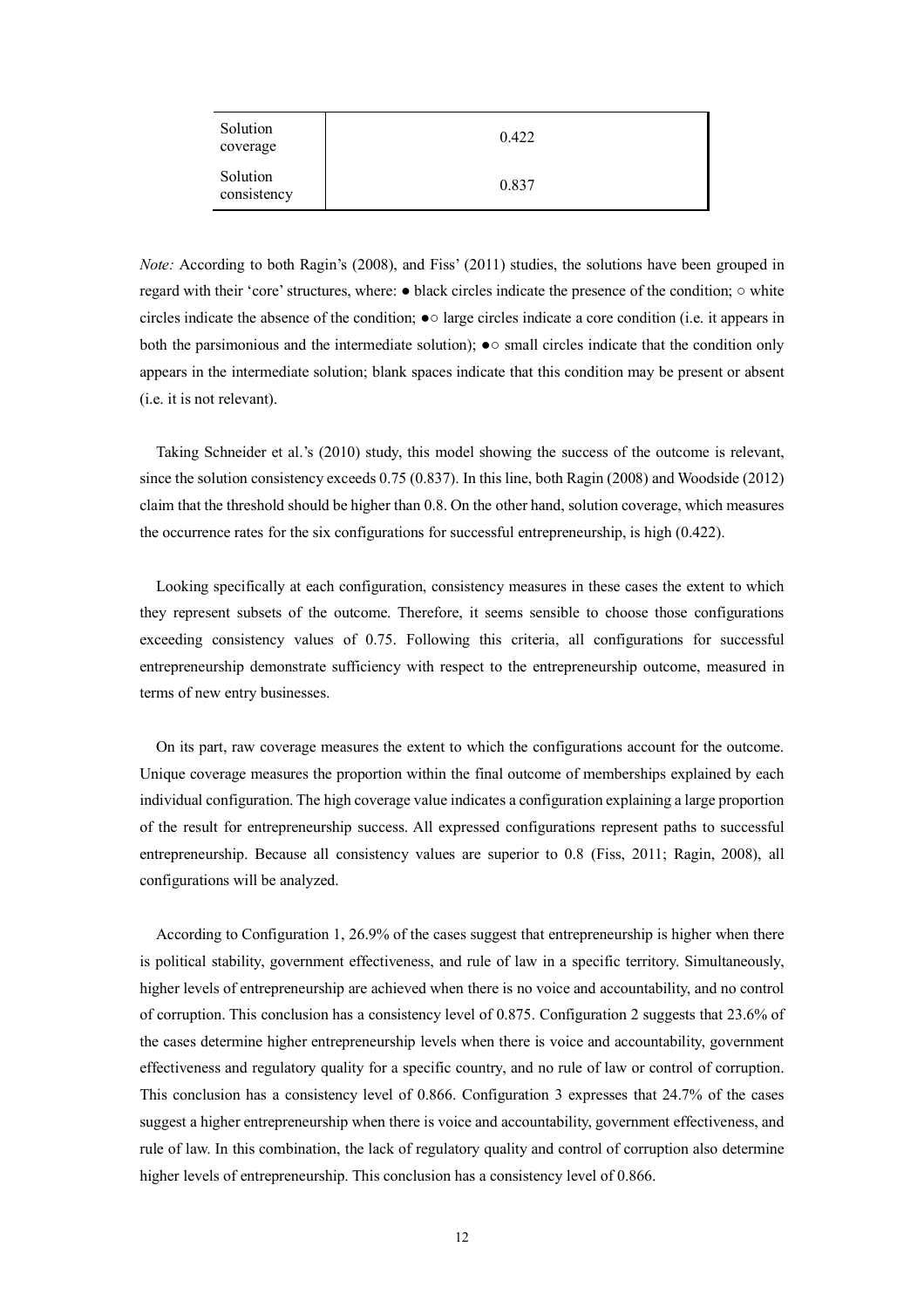According to Configuration 4, 25.1% of the cases suggest that entrepreneurship is higher when there's no political stability, but there is voice and accountability, government effectiveness, and rule of law. This conclusion has a consistency level of 0.877. Configuration 5 determines that 27.6% of the cases demonstrate entrepreneurship rates to be high when there is voice and accountability, government effectiveness, rule of law, but no control of corruption for a specific territory. The consistency level for this solution is 0.863. Finally, according to Configuration 6, 22.9% of the cases suggest that entrepreneurship levels are higher when there is voice and accountability, political stability, regulatory quality, and rule of law for a specific country. Simultaneously, higher levels of entrepreneurship may be achieved when there is no control of corruption. This conclusion has a consistency level of 0.879.

### **5. Conclusions**

Most studies researching the role of institutional quality in entrepreneurship have concluded that institutional quality affects entrepreneurship. Yet, in the vast majority of situations, the outcomes of institutional quality have been generalized, ignoring that institutional quality might influence entrepreneurship with different degrees of intensity depending on the level of entrepreneurship of the country, and thereby showing heterogeneous effects. This paper is the first to apply fsQCA approaches to explore the heterogeneous effects of institutional quality on entrepreneurship.

From a methodological approach, this research contributes to the study on institutional quality and entrepreneurship by employing the fsQCA method. With the application of this technique, we reach the conclusion that none of the variables itself leads to the outcome (successful entrepreneurship). Instead, the responsibility for getting the outcome are combinations of different conditions. FsQCA approach was used in this research to show all possible combinations of several conditions which are linked to our main research question: institutional quality and entrepreneurial success. Six different elements of institutional quality were carefully researched: voice and accountability, political stability, government effectiveness, regulatory quality, rule of law and control of corruption. Finally, a detailed analysis was conducted in order to evaluate the relevance of each institutional quality condition on the final combination determining entrepreneurial success.

The findings in the study show that entrepreneurial success is determined by the combination of the following conditions of institutional quality: voice accountability, political stability, regulatory quality and rule of law. Our results might also help to provide some policy implications. First, our work emphasizes the effectiveness of fsQCA regarding entrepreneurship, thus assisting researchers in accounting for inconsistent results in previous studies on institutional quality, or the impact of entrepreneurship nexus that may originate from research design issues. Next, our results suggest that institutional quality affects entrepreneurship and, therefore, policies promoting institutional quality would be considerably useful, especially for those countries showing high entrepreneurship levels, since it has a noticeable impact on entrepreneurship. Meanwhile, the findings of this study can also be applicable to lower-entrepreneurship-level countries wishing to promote higher rates of domestic entrepreneurship because establishing the degree of parameter heterogeneity can help policymakers to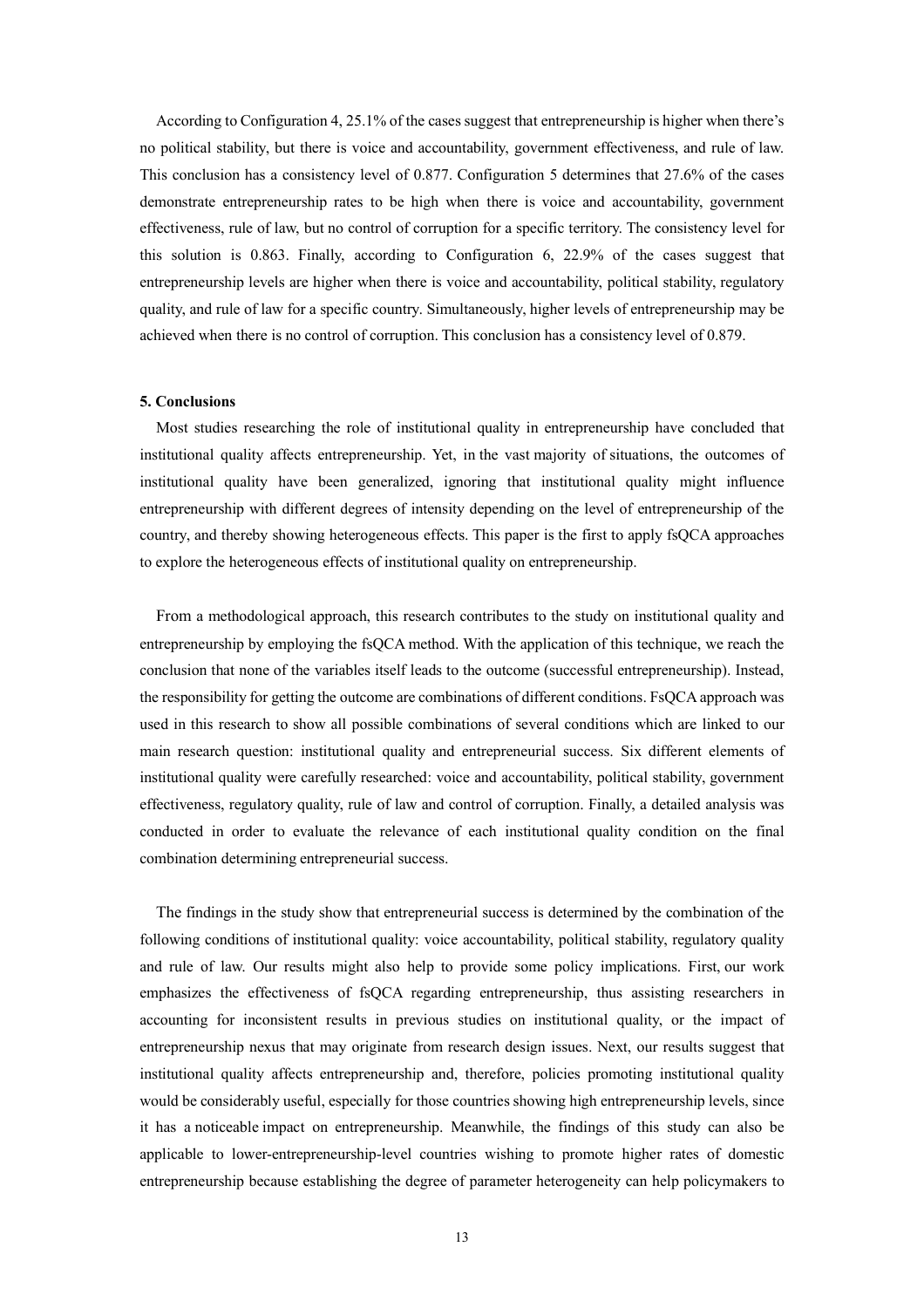determine whether a particular policy in one country can be transferred to other countries.

## **5.1 Limitations and future studies**

Although our study counts on several strengths, it also has some limitations requiring further study and exploration. The institutional quality dimensions that are taken as a reference in this study are obtained from the World Governance Indicators (WGI). However, based on our findings, we can highlight that other indicators could be used simultaneously in order to enrich the study from different approaches. It would be also interesting to conduct this study, bearing in mind the differences among countries in terms of GDP growth or government spending. Theoretically, and perhaps also empirically, it is important to analyze the motivation to become an entrepreneur, differentiating between opportunity and necessity entrepreneurship. In this line, this study measures the entrepreneurship levels in terms of new entry density. Additionally, it could be interesting to study the survival of companiesin a short period of time (3–5 years) according to the institutional quality indicators (voice and accountability, political stability, government effectiveness, regulatory quality, rule of law and control of corruption). Therefore, further studies should try to provide some additional evidence on these respects.

| Countries/regions under Study |                      |                 |                      |  |
|-------------------------------|----------------------|-----------------|----------------------|--|
| Albania                       | Finland              | Mauritius       | Singapore            |  |
| Algeria                       | France               | Mexico          | Slovak Republic      |  |
| Argentina                     | Georgia              | Moldova         | Slovenia             |  |
| Armenia                       | Germany              | Mongolia        | South Africa         |  |
| Australia                     | Ghana                | Montenegro      | Spain                |  |
| Austria                       | Hong Kong SAR, China | Morocco         | Sri Lanka            |  |
| Azerbaijan                    | Hungary              | Namibia         | Sweden               |  |
| Bangladesh                    | Iceland              | Nepal           | Switzerland          |  |
| Belgium                       | India                | Netherlands     | Thailand             |  |
| <b>Belize</b>                 | Indonesia            | Nigeria         | Togo                 |  |
| Bolivia                       | Ireland              | North Macedonia | Tunisia              |  |
| Botswana                      | <b>Israel</b>        | Norway          | Turkey               |  |
| <b>Brazil</b>                 | Italy                | Oman            | Ukraine              |  |
| Bulgaria                      | Jamaica              | Pakistan        | United Arab Emirates |  |
| Burkina Faso                  | Japan                | Panama          | United Kingdom       |  |
| Chile                         | Jordan               | Paraguay        | Uruguay              |  |
| Colombia                      | Kazakhstan           | Peru            |                      |  |
| Costa Rica                    | Korea, Rep.          | Philippines     |                      |  |
| Croatia                       | Kyrgyz Republic      | Poland          |                      |  |
| Cyprus                        | Latvia               | Portugal        |                      |  |
| Czech Republic                | Lesotho              | Russian Fed.    |                      |  |
| Denmark                       | Lithuania            | Rwanda          |                      |  |

**Appendix A** List of countries and regions (91)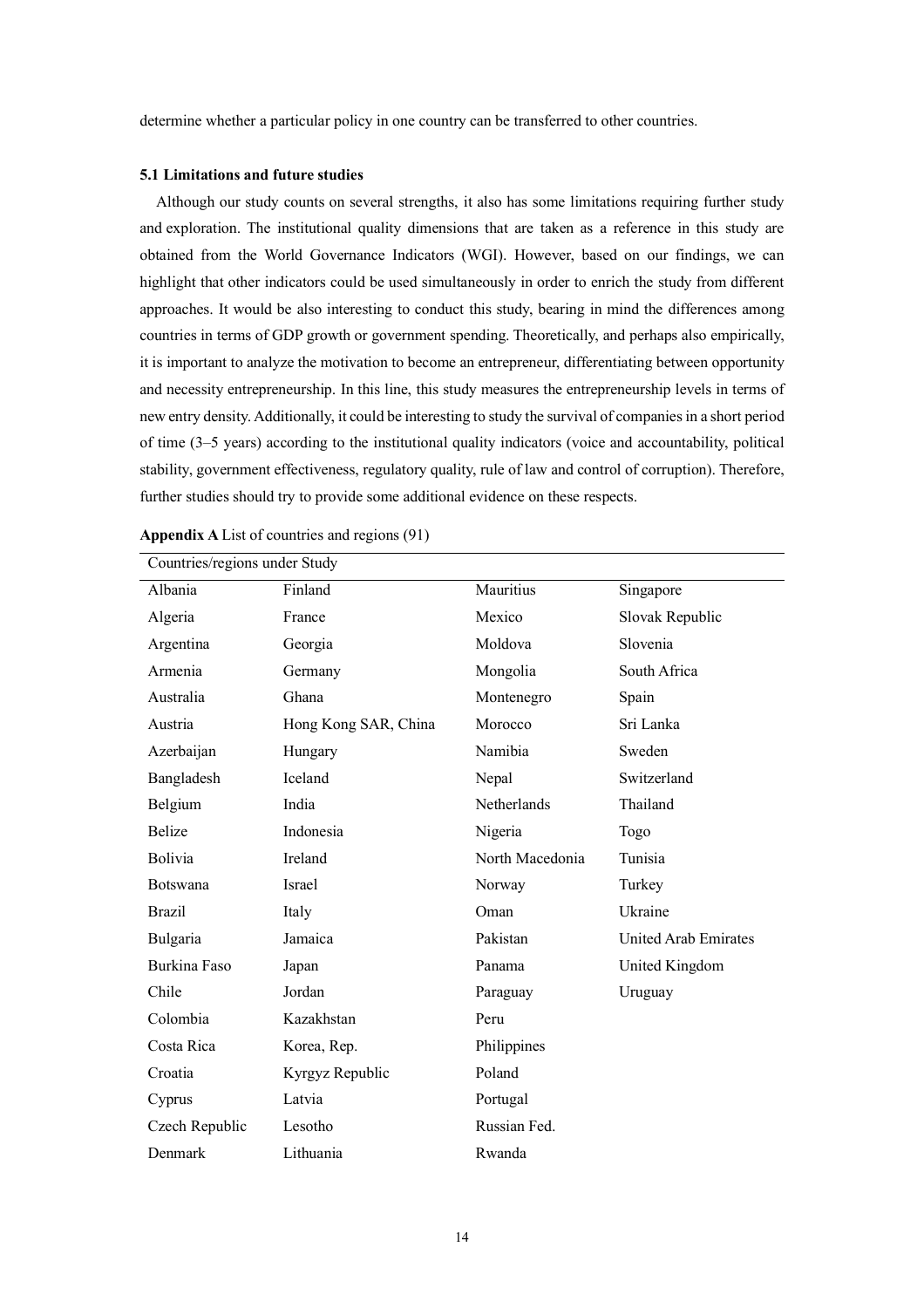| Dominican Rep. Luxembourg |          | Senegal      |
|---------------------------|----------|--------------|
| El Salvador               | Malaysia | Serbia       |
| Estonia                   | Malta    | Sierra Leone |

#### **References**

Angulo-Guerrero, M.J., Pérez-Moreno, S., & Abad-Guerrero, I.M. (2017). How economic freedom affects opportunity and necessity entrepreneurship in the OECD countries. *Journal of Business Research*, *73*, 30–37.

Aparicio, S., Urbano, D., & Audretsch, D. (2016). Institutional factors, opportunity entrepreneurship and economic growth: Panel data evidence. *Technological Forecasting and Social Change*, *102*, 45–61.

Arzubiaga, U., Iturralde, T., Maseda, A., & Kotlar, J. (2018). Entrepreneurial orientation and firm performance in family SMEs: the moderating effects of family, women, and strategic involvement in the board of directors. *International Entrepreneurship and Management Journal*, *14*(1), 217–244.

Asongu, S. A., Nwachukwu, J. C., & Orim, S. M. I. (2018). Mobile phones, institutional quality and entrepreneurship in Sub-Saharan Africa. *Technological Forecasting and Social Change*, *131*, 183–203.

Bao, Y., Miao, Q., Liu, Y., & Garst, D. (2016). Human capital, perceived domestic institutional quality and entrepreneurship among highly skilled Chinese returnees. *Journal of Developmental Entrepreneurship*, 21(01), 1650002.

Barnett, W. A., Hu, M., & Wang, X. (2019). Does the utilization of information communication technology promote entrepreneurship: Evidence from rural China. *Technological Forecasting and Social Change*, *141*, 12–21.

Baron, R. A., & Markman, G. D. (2018). Toward a process view of entrepreneurship: The changing impact of individual-level variables across phases of new firm development. In *Current topics in management* (pp. 45–63). Routledge.

Baumol, W.J. (1990). Entrepreneurship: Productive, unproductive and destructive. *Journal of Political Economy*, 98(5), 893–921.

Bercovitz, J.,& Feldman, M. (2008). Academic entrepreneurs: Organizational change at the individual level. *Organization Science*, 19(1), 69–89.

Bjørnskov, C., & Foss, N.J. (2008). Economic freedom and entrepreneurial activity: Some crosscountry evidence. *Public Choice*, 134(3-4), 307–328.

Bourdieu, P. (2011). The forms of capital. (1986). Cultural Theory: An anthology, 1, 81–93.

Busenitz, L. W., Gomez, C., & Spencer, J. W. (2000). Country institutional profiles: Unlocking entrepreneurial phenomena. *Academy of Management Journal*, 43(5), 994–1003.

Crilly, D. (2011). Predicting stakeholder orientation in the multinational enterprise: A mid-range theory. *Journal of International Business Studies, 42*(5), 694–717.

Crilly, D., Zollo, M., & Hansen, M. T. (2012). Faking it or muddling through? Understanding decoupling in response to stakeholder pressures. *Academy of Management Journal, 55*(6), 1429–1448.

Cuervo, A. (2005). Individual and environmental determinants of entrepreneurship. *The International Entrepreneurship and Management Journal*, *1*(3), 293–311.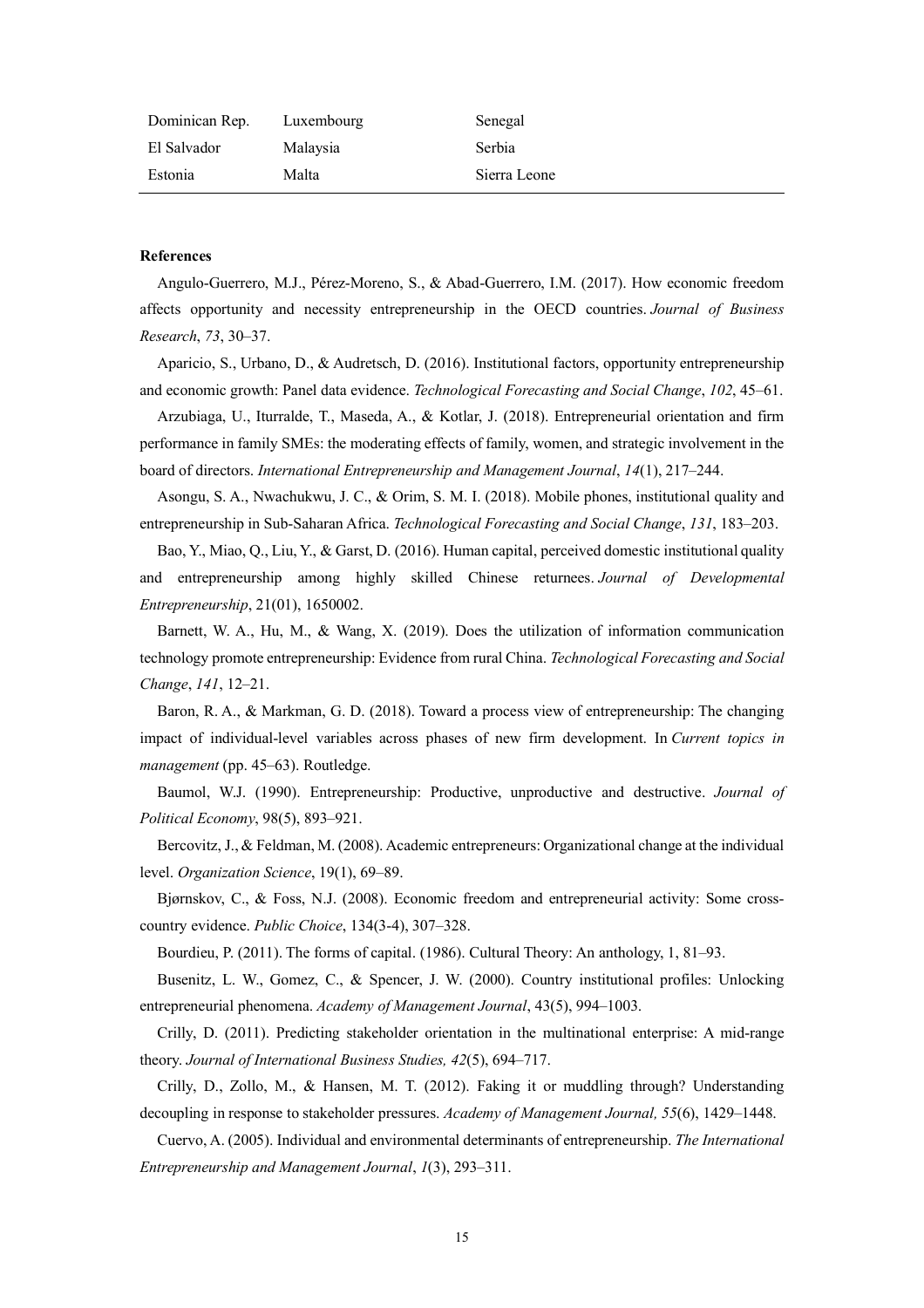Del Bosco, B., Chierici, R., & Mazzucchelli, A. (2019). Fostering entrepreneurship: an innovative business model to link innovation and new venture creation. *Review of Managerial Science*, 13(3), 561–574.

DiMaggio, P. J., & Powell, W. W. (1983). The iron cage revisited: Institutional isomorphism and collective rationality in organizational fields. *American Sociological Review*, 147–160.

Díaz-Casero, J., Ángel Manuel Díaz-Aunión, D., Cruz Sanchez-Escobedo, M., Coduras, A., &

Fereidouni, H.G., & Masron, T.A. (2012). Governance matters and entrepreneurial activities. *Thunderbird International Business Review*, *54*(5), 701–712.

Dul, J. (2016). Identifying single necessary conditions with NCA and fsQCA. *Journal of Business Research*, 69(4), 1516–1523.

Escandon-Barbosa, D., Urbano-Pulido, D., & Hurtado-Ayala, A. (2019). Exploring the relationship between formal and informal institutions, social capital, and entrepreneurial activity in developing and developed countries. *Sustainability*, 11(2)

Everett C. H. (1939). "Institutions" in An Outline of the Principles of Sociology, Robert E. Park, ed. New York: Barnes & Noble.

Ferreira, J. J., Fernandes, C. I., & Kraus, S. (2019). Entrepreneurship research: mapping intellectual structures and research trends. *Review of Managerial Science*, 13(1), 181–205.

Fischer, B. B., de Moraes, G. H. S. M., & Schaeffer, P. R. (2019). Universities' institutional settings and academic entrepreneurship: Notes from a developing country. *Technological Forecasting and Social Change*, *147*, 243–252.

Fiss, P. (2011). Building better causal theories: A fuzzy set approach to typologies in organization research. *Academy of Management Journal*, *54*(2), 393–420.

Franklin, D., & Marshall, R. (2019). Adding co-creation as an antecedent condition leading to trust in business-to-business relationships. *Industrial Marketing Management, 77*, 170–181.

Friedman, B. A. (2011). The relationship between governance effectiveness and entrepreneurship. *International Journal of Humanities and Social Science*, *1*(17), 221–225.

Frösén, J., Luoma, J., Jaakkola, M., Tikkanen, H., & Aspara, J. (2016). What counts versus what can be counted: The complex interplay of market orientation and marketing performance measurement. *Journal of Marketing, 80*(3), 60–78.

Fuentelsaz, L., González, C., & Maicas, J.P. (2019). Formal institutions and opportunity entrepreneurship. The contingent role of informal institutions. *Business Research Quarterly*, *22*(1), 5–24.

Fuentelsaz, L., González, C., Maícas, J. P., & Montero, J. (2015). How different formal institutions affect opportunity and necessity entrepreneurship. *BRQ Business Research Quarterly*, 18, 246–258.

Gao, Y., Ge, B., Lang, X., & Xu, X. (2018). Impacts of proactive orientation and entrepreneurial strategy on entrepreneurial performance: An empirical research. *Technological Forecasting and Social Change*, *135*, 178–187.

García-Castro, R., Aguilera, R. V., & Ariño, M. A. (2013). Bundles of firm corporate governance practices: A fuzzy set analysis. *Corporate Governance: An International Review, 21*(4): 390–407.

Gentina, E., Huarng, K. H., & Sakashita, M. (2018). A social comparison theory approach to mothers'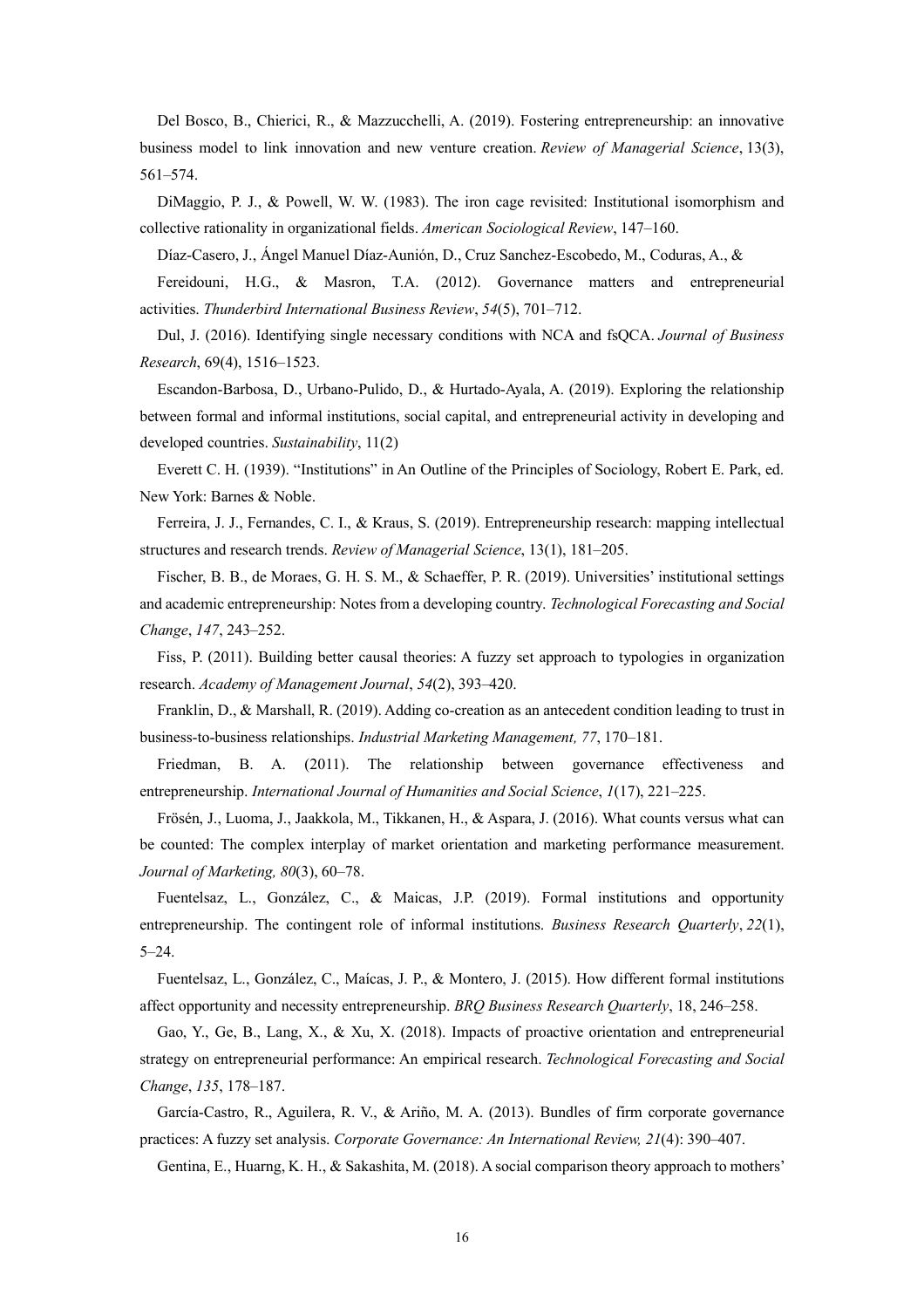and daughters' clothing co-consumption behaviors: A cross-cultural study in France and Japan. *Journal of Business Research*, 89, 361–370.

Globerman, S., & Shapiro, D. (2002). Global foreign direct investment flows: The role of governance infrastructure. *World Development*, *30*(11), 1899–1919.

Gómez-Haro, S., Aragón-Correa, J. A., & Cordón-Pozo, E. (2011). Differentiating the effects of the institutional environment on corporate entrepreneurship. *Management Decision*, 49(10), 1677–1693.

Gonzalez-Garcia, J., Sotelo-Gonzalez, J., & Zegarra-Saldaña, P. (2019). The sovereign debt crisis and national centripetal vs. regional centrifugal forces in political economy: empirical lessons from Spain. *International Journal of Services Operations and Informatics*, 10(1), 1–16.

Greckhamer, T., Misangyi, V. F., Elms, H., & Lacey, R. (2008). Using qualitative comparative analysis in strategic management research: An examination of combinations of industry, corporate, and businessunit effects. *Organizational Research Methods, 11*(4), 695–726.

Herrera-Echeverri, H., Haar, J., & Estévez-Bretón, J.B. (2014). Foreign direct investment, institutional quality, economic freedom and entrepreneurship in emerging markets. *Journal of Business Research*, *67*(9), 1921–1932.

Huarng, K. H., & Yu, M. F. (2019a). Customer satisfaction and repurchase intention theory for the online sharing economy. *Review of Managerial Science*, 13(3), 635–647.

Huarng, K. H., & Yu, T. H. K. (2019b). A comparative study of online consumer behavior: a tale of two research methods. *International Journal of Emerging Markets*. In press.

Ilg, P. (2019). How to foster green product innovation in an inert sector. *Journal of Innovation & Knowledge*, *4*(2), 129–138.

Kang, Q., Li, H., Cheng, Y., & Kraus, S. (2019). Entrepreneurial ecosystems: analyzing the status quo. *Knowledge Management Research & Practice,* 1–13.

Kaufmann, D., Kraay, A., & Mastruzzi, M. (2009). *Governance matters VIII: Aggregate and individual governance indicators 1996-2008*. The World Bank.

Khedhaouria, A., & Thurik, R. (2017). Configurational conditions of national innovation capability: A fuzzy set analysis approach. *Technological Forecasting and Social Change, 120*, 48–58.

Kraus, S., Ribeiro-Soriano, D., & Schüssler, M. (2018). Fuzzy-set qualitative comparative analysis (fsQCA) in entrepreneurship and innovation research – the rise of a method. *International Entrepreneurship and Management Journal*, *14*(1), 15–33.

Kraus, S., Richter, C., Brem, A., Cheng, C. F., & Chang, M. L. (2016). Strategies for reward-based crowdfunding campaigns. *Journal of Innovation & Knowledge*, *1*(1), 13–23.

Kraus, S., Breier, M. & Dasí-Rodríguez, S. (2020). The art of crafting a systematic literature review in entrepreneurship research. *International Entrepreneurship and Management Journal*. In press.

Bolton, D.L. , & Lane, M. D. (2012). Individual entrepreneurial orientation: Development of a measurement instrument*. Education+ Training,* 54*(2/3),* 219–233.

Levie, J., & Autio, E. (2011). Regulatory burden, rule of law, and entry of strategic entrepreneurs: An international panel study. *Journal of Management Studies*, *48*(6), 1392–1419.

Litschka, M., & Pellegrini, T. (2019). Considerations on the governance of open data – an institutional economic perspective. *International Journal of Intellectual Property Management*, 9(3–4), 247–263.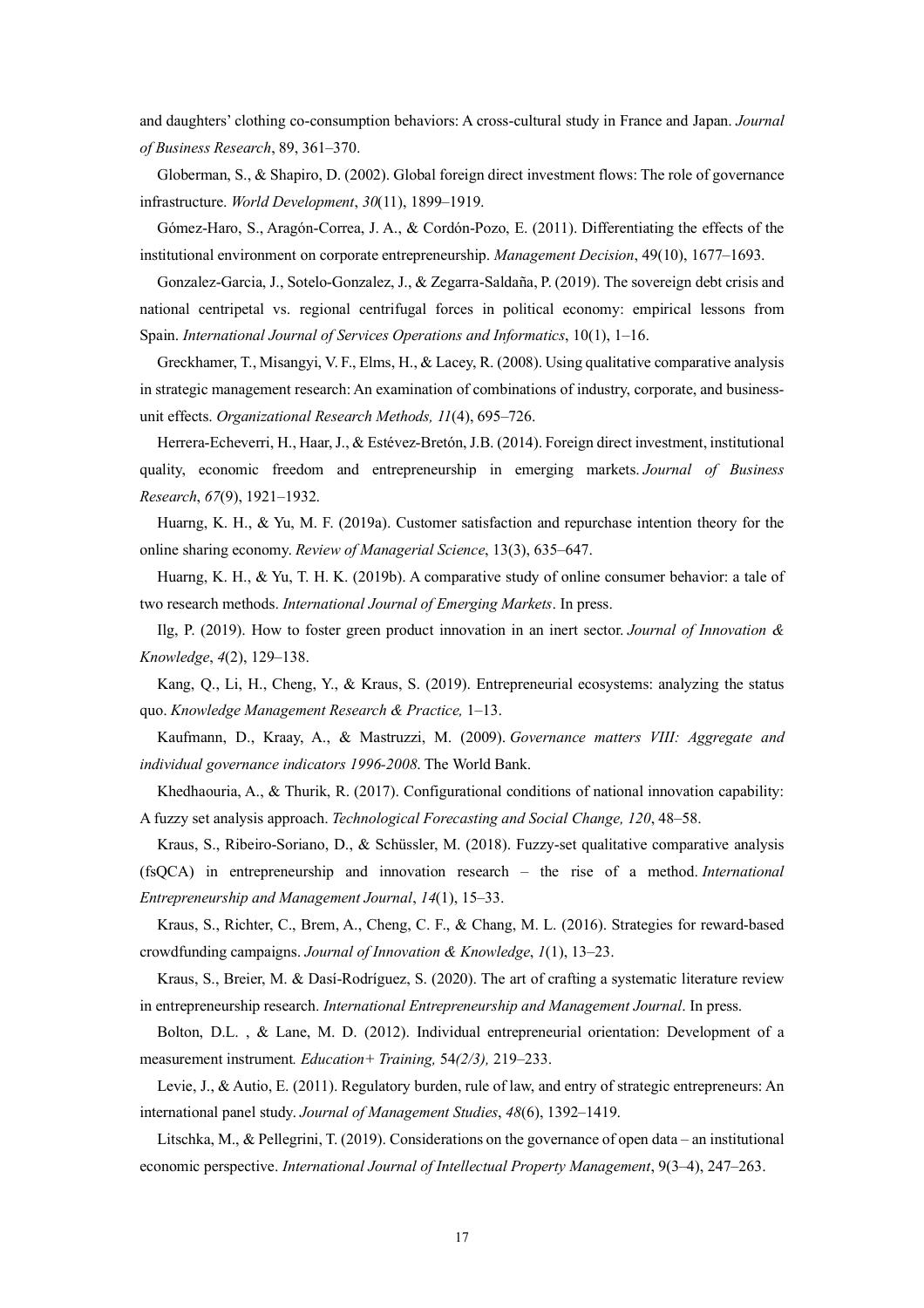Nikolaev, B.N., &Wood, M.S. (2018). Cascading ripples: Contagion effects of entrepreneurial activity on self-employment attitudes and choices in regional cohorts. Strategic Entrepreneurship Journal, 12(4), 455–481.

Nina Gunnerud, B. (1997). Gender, place and entrepreneurship. *Entrepreneurship & Regional Development*, 9(3), 259–268.

North, D.C. (1990). *Institutions, institutional change and economic performance*. Cambridge: Cambridge University Press.

North, D. C. (1993). *Toward a theory of institutional change.* Political economy: Institutions, Competition, and Representation*,* 31*(4),* 61–69.

Nyström, K. (2008). The institutions of economic freedom and entrepreneurship: evidence from panel data. *Public Choice*, *136*(3–4), 269–282.

Pajunen, K. (2008). Institutions and inflows of foreign direct investment: Afuzzy-set analysis. *Journal of International Business Studies, 39*(4), 652–669.

Parsons, T. (1990). Prolegomena to a theory of social institutions. *American Sociological Review,* 55*(3),* 319–333.

Pejic Bach, M., Aleksic, A., & Merkac-Skok, M. (2018). Examining determinants of entrepreneurial intentions in Slovenia: applying the theory of planned behaviour and an innovative cognitive style. *Economic Research-Ekonomska Istraživanja*, *31*(1), 1453–1471.

Peres, M., Ameer, W., & Xu, H. (2018). The impact of institutional quality on foreign direct investment inflows: evidence for developed and developing countries. *Economic Research-Ekonomska Istraživanja*, 31(1), 626–644.

Ponce, R. S., Cancio, J. A. P., & Sánchez, J. E. (2018). The capabilities approach and values of sustainability: Towards an inclusive Pedagogy. *Journal of Innovation & Knowledge*, *3*(2), 76–81.

Ragin, C. (2008). *Redesigning Social Inquiry: Fuzzy Sets and Beyond*. University of Chicago, IL: Chicago Press.

Rihoux, B., & Ragin, C. C. (2009). *Configurational Comparative Methods*. Sage, Thousand Oaks, CA.

Roig‐Tierno, N., Kraus, S. & Cruz, S. (2018). The relation between coopetition and innovation/entrepreneurship. *Review Managerial Science*, 12 (2), 379–383.

Schumpeter, J. A. (2000). Entrepreneurship as innovation. *Entrepreneurship: The social science view*, 51–75.

Schneider, C. Q., & Wagemann, C. (2012). (Eds.) *Set-theoretic methods for the social sciences: A guide to qualitative comparative analysis*. Cambridge: Cambridge University Press.

Schneider, M. R., Schulze-Bentrop, C., & Paunescu, M. (2010). Mapping the institutional capital of high-tech firms: A fuzzy-set analysis of capitalist variety and export performance. *Journal of International Business Studies*, 41(2), 246–266.

Scott, W. R. (1994). Institutions and organizations: Toward a theoretical synthesis. *Institutional environments and organizations: Structural complexity and individualism*, 55–80.

Scott, W. R. (2005). Institutional theory: Contributing to a theoretical research program. Great minds in management: The process of theory development, 37(2005), 460–484.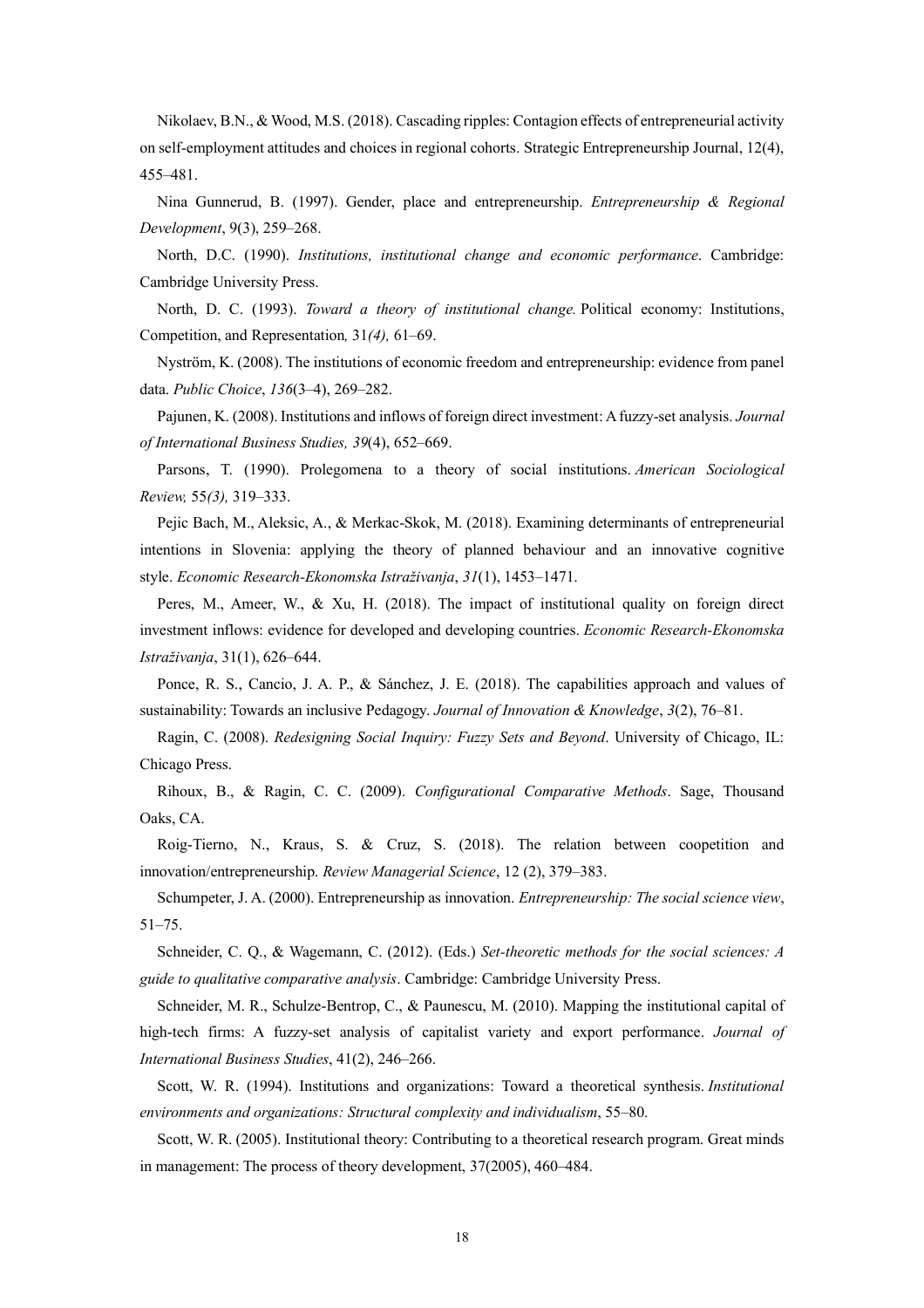Selznick, P. (1949). TVA and the grass roots: A study in the sociology of formal organization (Vol. 3). Univ of California Press.

Semrau, T., Ambos, T., & Kraus, S. (2016). Entrepreneurial orientation and SME performance across societal cultures: An international study. *Journal of Business Research*, 69(5), 1928–1932.

Seyoum, B., & Ramirez, J. (2019). Economic freedom and trade flows: Amoderated mediation model of inward foreign direct investment (FDI) and government stability. *Journal of Economic Studies*, *46*(4), 985–006.

Shan, S., Jia, Y., Zheng, X., & Xu, X. (2018). Assessing relationship and contribution of China's technological entrepreneurship to socio-economic development. *Technological Forecasting and Social Change*, *135*, 83–90.

Skaaning, S. E. (2011). Assessing the robustness of crisp-set and fuzzy-set QCA results. *Sociological Methods & Research*, 40(2), 391–408.

Sobel, R. S. (2008). Testing Baumol: Institutional quality and the productivity of entrepreneurship. *Journal of Business Venturing*, 23(6), 641–655.

Sobel, R. S., Clark, J. R., & Lee, D. (2007). Freedom, barriers to entry, entrepreneurship, and economic progress. *The Review of Austrian Economics*, 20(4), 221–236.

Stephan, U., & Uhlaner, L. M. (2010). Performance-based vs socially supportive culture: A crossnational study of descriptive norms and entrepreneurship. *Journal of International Business Studie*s, 41(8), 1347–1364.

Thomann, E. (2015). Is output performance all about the resources? A fuzzy-set qualitative comparative analysis of street‐level bureaucrats in Switzerland. *Public Administration*, 93(1), 177–194.

Urban, B. (2016). Empirical evidence on the influence of the institutional environment on venture innovation performance in South Africa. *Journal of Developmental Entrepreneurship*, 21(02), 1650011.

Urbano, D., & Alvarez, C. (2014). Institutional dimensions and entrepreneurial activity: an international study. *Small Business Economics,* 42*(4),* 703–716.

Urbano, D., Aparicio, S., & Audretsch, D. B. (2019)*. Institutional Context, Entrepreneurial Activity, and Social Progress.* In Institutions, Entrepreneurship, and Economic Performance (pp. 131–149). Springer, Cham.

Urueña, A., E Arenas, Á., & Hidalgo, A. (2018). Understanding workers' adoption of productivity mobile applications: a fuzzy set qualitative comparative analysis (fsQCA). *Economic Research-Ekonomska Istraživanja*, *31*(1), 967–981.

Valliere, D., & Peterson, R. (2009). Entrepreneurship and economic growth: Evidence from emerging and developed countries. *Entrepreneurship & Regional Development*, 21(5–6), 459–480.

Welter, F. (2005). Entrepreneurial behavior in differing environments. In *Local heroes in the global village* (pp. 93–112). Springer, Boston, MA.

Welter, F., & Smallbone, D. (2011). Institutional perspectives on entrepreneurial behavior in challenging environments. *Journal of Small Business Management*, 49(1), 107–125.

Woodside, A. G. (2012). Incompetency training: Theory, practice, and remedies. *Journal of Business Research*, 65(3), 279–293.

Woodside, A. G., Bernal, P. M., & Coduras, A. (2016). The general theory of culture, entrepreneurship,